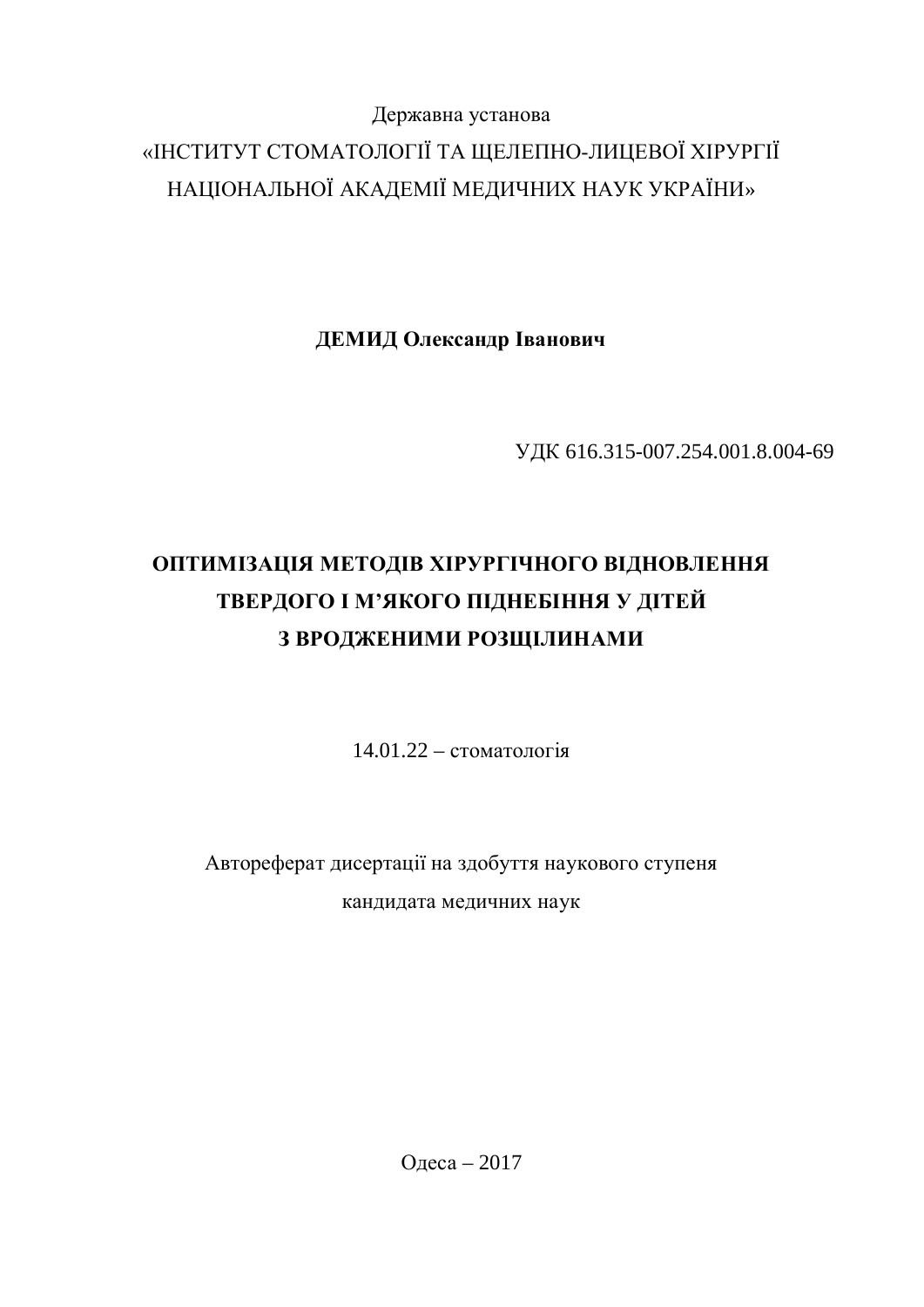Дисертацією є рукопис.

Робота виконана у Державній установі «Інститут стоматології та щелепнолицевої хірургії НАМН України», м. Одеса

#### **Науковий керівник:**

доктор медичних наук, професор Гулюк Анатолій Георгійович, Одеський національний медичний університет МОЗ України, завідувач кафедри хірургічної стоматології

#### Офіційні опоненти:

- доктор медичних наук, професор Ткаченко Павло Іванович, Вищий державний навчальний заклад України «Українська медична стоматологічна академія» МОЗ України, м. Полтава, завідувач кафедри дитячої хірургічної стоматології з пропедевтикою хірургічної стоматології

- доктор медичних наук, професор Куцевляк Валерій Ісайович, Харківська медична академія післядипломної освіти МОЗ України, професор кафедри стоматології дитячого віку, ортодонтії, імплантології

Захист відбудеться 27 лютого 2017 р. о 11.00 годині на засіданні спеціалізованої вченої ради Д 41.563.01 в Державної установи «Інститут стоматології та щелепно-лицевої хірургії НАМН України» за адресою: 65026, м. Одеса, вул. Рішельєвська.11.

З дисертацією можна ознайомитись у бібліотеці Державної установи «Інститут стоматології та щелепно-лицевої хірургії НАМН України» (65026, м. Одеса, вул. Рішельєвська,11).

Автореферат розісланий 24 січня 2016 р.

Вчений секретар спеціалізованої вченої ради П.О. Бабеня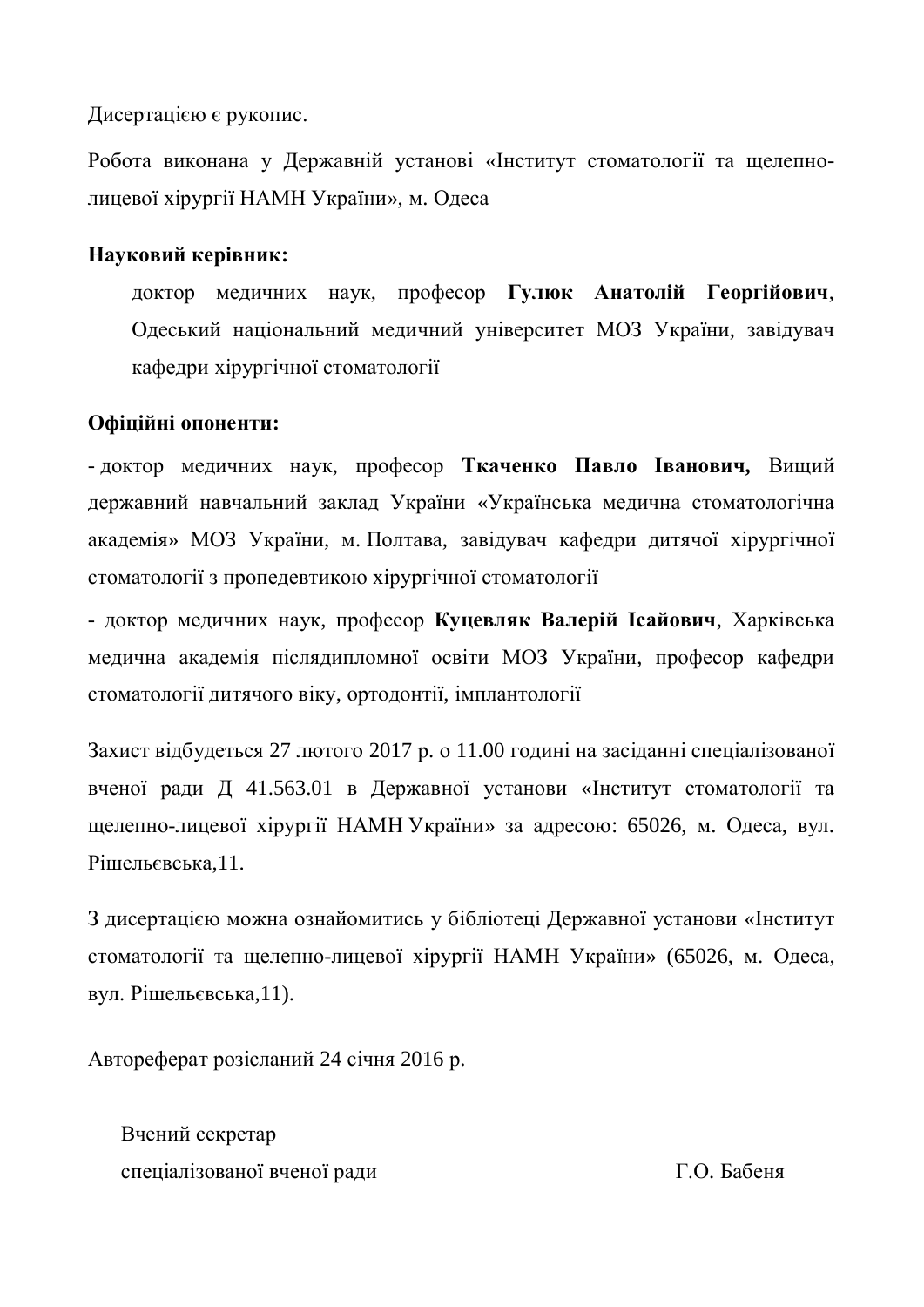#### ЗАГАЛЬНА ХАРАКТЕРИСТИКА РОБОТИ

**Актуальність теми.** Однією з найпоширеніших вроджених вад розвитку людини є розщілина верхньої губи і піднебіння (de Ladeira P.R., Alonso N., 2012; Kosowski T.R. et al., 2012) із збереженням тенденції до збільшення частоти народження дітей із вказаною патологією (Гулюк А.Г. с соавт., 2012; Kosowski T.R. et al., 2012).

На сьогоднішній час існує багато поглядів на те, яка саме методика хірургічного лікування дітей з вродженою розщілиною піднебіння забезпечує найкращий результат. Незважаючи на суттєвий розвиток технічної сторони оперативних втручань із закриття розщілини піднебіння, дуже часто виникає необхідність проведення повторного лікування (Гулюк А.Г., 2002; Nollet P.J. et al., 2008; Bae Y.C. et al., 2015; Dao A.M., Goudy S.L., 2016). Ороназальні фістули, що утворилися в посляопераційному періоді або були залишені навмисно, значно погіршують анатомічні і функціональні результати лікування (Jabbour N. et al., 2014).

Терміни проведення хірургічного лікування хворих з вродженими розщілинами також залишаються дискусійними (Тимофеев А.А., 2000; Dias D.K. et al., 2016; Janssen N.G. et al., 2016; Scherer N.J. et al., 2016). На думку деяких авторів, збільшення незадовільних функціональних результатів лікування знаходиться в прямій залежності від строків проведення первинної операції (Харьков Л.В., 2004; Precious D.S. et al., 2001; Stein S. et al., 2007; Rudnicki P.A. et al., 2016).

Задовільний функціональний результат не може бути досягнутий без правильної анатомічної реконструкції уражених відділів (Ткаченко П.И. с соавт., 2002; Yamanishi T. et al., 2011; Scherer N.J. et al., 2016). Достатнього косметичного результату неможливо добитися без забезпечення нормального функціонування відновлених анатомічних утворень (Маланчук В.А. с соавт., 2002; Куцевляк В.И., 2005). Ці основні принципи лежать в основі реконструктивно-відновних операцій на обличчі, стан якого постійно оцінюється іншими людьми, і функція якого грає значну роль в мовній і eмоційній поведінці (Precious D.S. et al., 2001; Stein S. et al., 2007; Pradel W. et al., 2009; Liao Y.F. et al., 2010; Yamanishi T. et al., 2011; Farronato G. et al., 2014; Dias D.K. et al., 2016; Scherer N.J. et al., 2016).

Таким чином, хірургічне лікування вродженої розщілини піднебіння є актуальною проблемою відновної хірургії. З цієї точки зору, найбільш перспективними, на нашу думку, є дослідження, присвячені вивченню ролі відновлення правильного положення м'язів піднебінного апоневрозу, що й обумовило проведення даної роботи.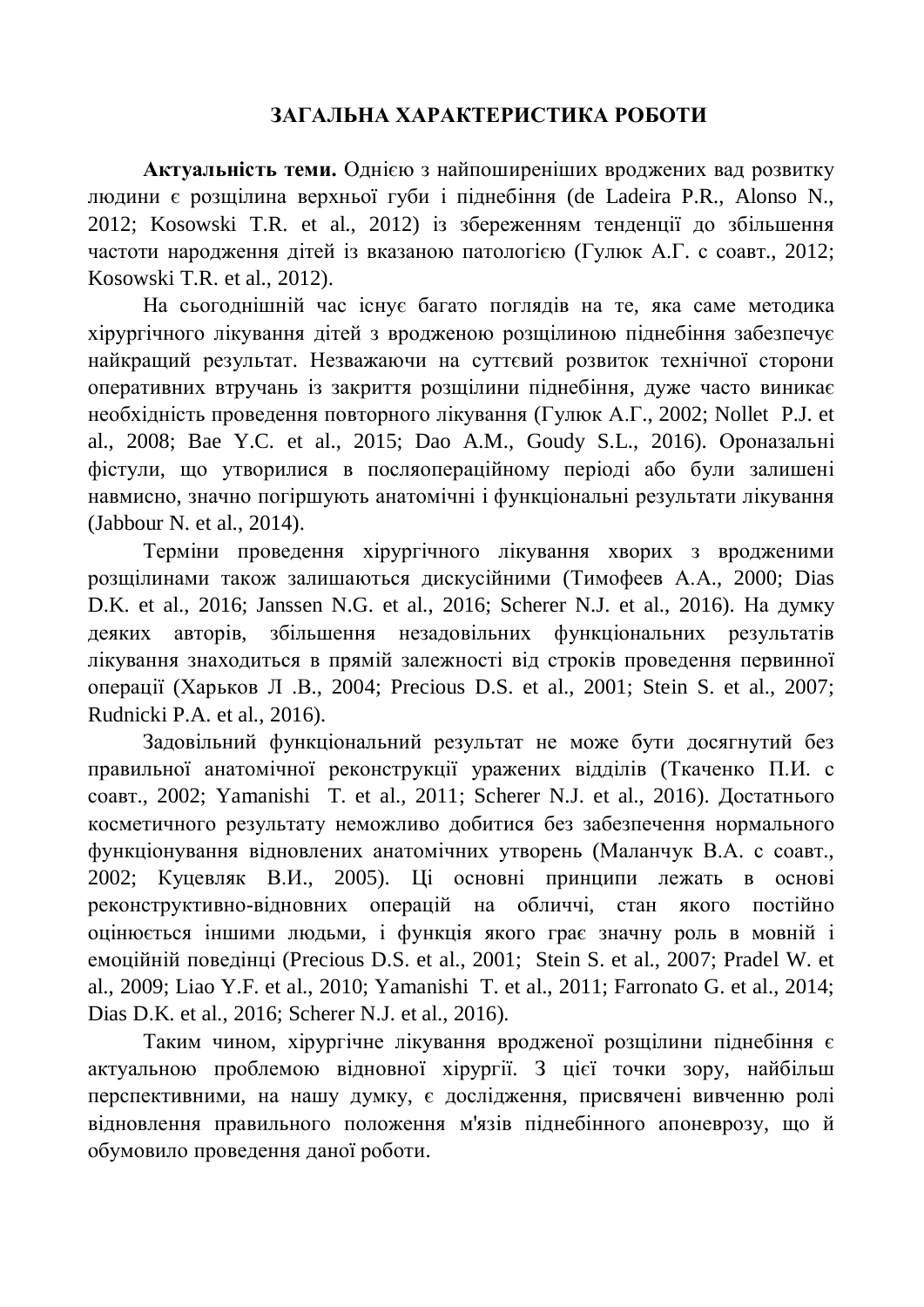3в'язок  $\overline{DO6}$ **OТИ** 3 НАУКОВИМИ ПРОГРАМАМИ, ПЛАНАМИ, ТЕМАМИ, Дисертаційна робота виконана відповідно до плану 2-х науково-дослідних робіт ДУ «Інститут стоматології та щелепно-лицевої хірургії НАМН України» (ДУ «ІСЩЛХ НАМН»): «Розробити методи прогнозування і профілактики ускладнень загоєння рани у хворих з вродженими розщілинами верхньої губи та піднебіння» (Шифр НАМН 080.10; № ДР 0110U000272), «Дослідити порушення стану тканин ротової порожнини за умов системної ендотоксинемії та розробити методи їх корекції» (Шифр НАМН 081.11; № ДР 0111U000511), де автор був безпосереднім співвиконавцем окремих фрагментів вищезгаданих Tem.

Мета дослідження – підвищення ефективності лікування хворих з вродженою розщілиною піднебіння шляхом удосконалення хірургічних методів одно- і двоетапного усунення дефекту й обґрунтування термінів їх застосування.

Для досягнення мети були поставлені наступні задачі дослідження:

1. Провести аналіз ускладнень хірургічного лікування дітей з вродженими розщілинами м'якого й твердого піднебіння.

2. Дослідити стан ЛОР-органів у дітей з вродженими розщілинами піднебіння в залежності від термінів проведення відновних оперативних втручань.

3. Дослідити біохімічні показники ротової рідини й сироватки крові, стан біоценозу ротової порожнини дітей в залежності від тяжкості вродженої патології.

4. Удосконалити й опрацювати хірургічні способи відновлення м'якого та твердого піднебіння при їх вроджених розщілинах у дітей в певні вікові періоди.

5. Оцінити ефективність комплексного лікування пацієнтів з вродженими розщілинами м'якого й твердого піднебіння з використанням удосконалених методик хірургічного лікування й застосуванням засобу, що містить лізоцим і овомукоїд.

Об'єкт дослідження - вроджені розщілини м'якого й твердого піднебіння у дітей, післяопераційні ускладнення.

Предмет дослідження – оцінка ефективності комплексного лікування дітей з вродженими розщілинами м'якого й твердого піднебіння з використанням удосконалених одно- і двохетапних методів усунення дефектів, а також застосування лізоцимвмісного засобу.

Методи дослідження: клінічні – для оцінки стану органів порожнини рота дітей з різними формами розщілин піднебіння, вивчення стану ЛОРорганів та вивчення характеру перебігу загоєння післяопераційних ран; лабораторні (біохімічні) – для оцінки мікробіоценозу ротової порожнини дітей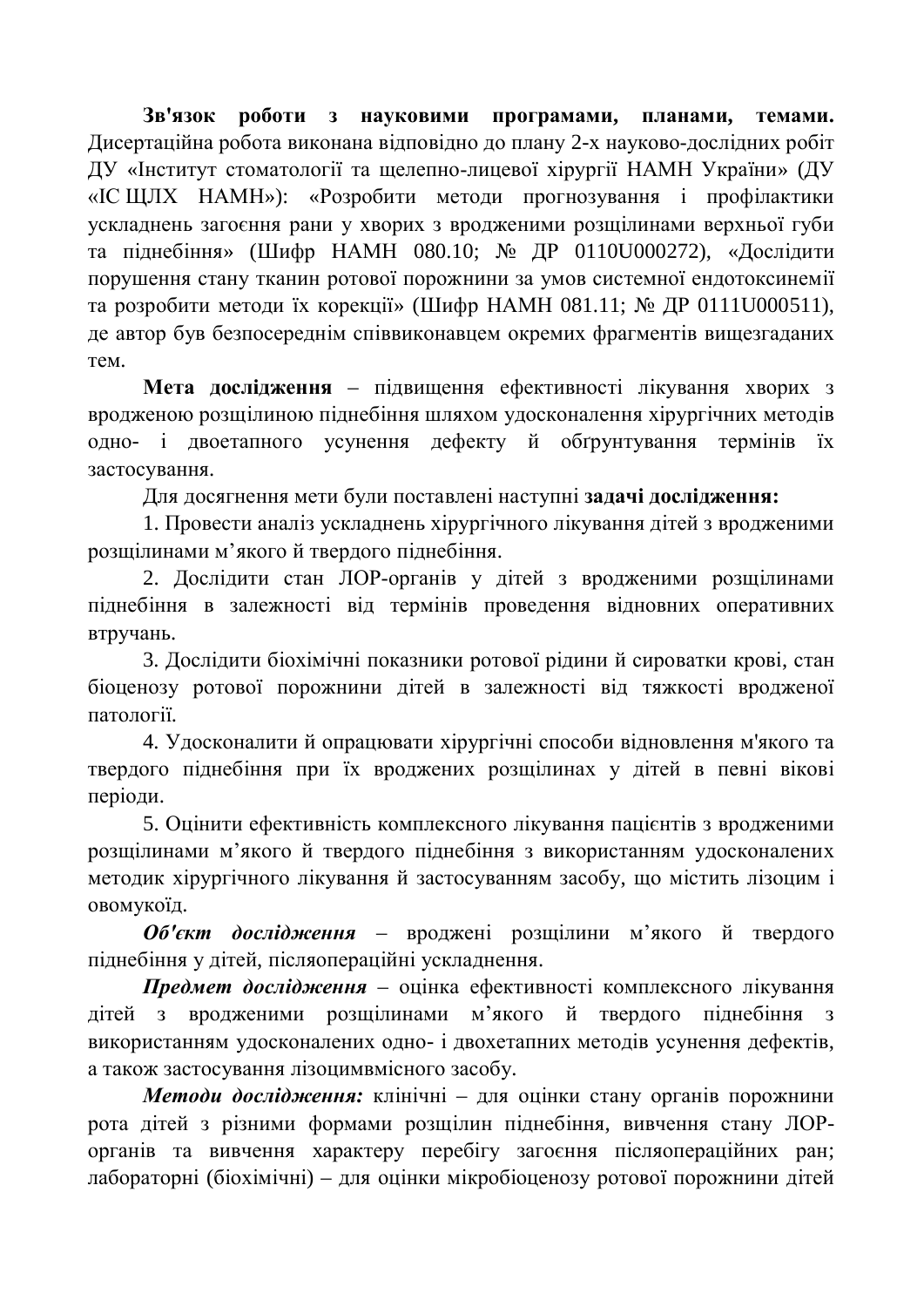з вродженими розщілинами м'якого й твердого піднебіння, а також для впливу проведення хірургічних втручань на біохімічні показники ротової рідини й сироватці крові; ендоскопічні – для оцінки стану ЛОР-органів; статистичні – для оцінки достовірності отриманих результатів.

Наукова новизна одержаних результатів. На підставі проведених клініко-лабораторних досліджень стану ЛОР-органів обґрунтовано використання одно- і двоетапних оперативних втручань по усуненню вроджених розщілин піднебіння у дітей в певні вікові періоди.

На більш високому методичному рівні визначена й надана характеристика ускладнень хірургічного лікування дітей з вродженими розщілинами піднебіння, згідно якої встановлено, що найбільш частими ускладненнями є утворення вторинних дефектів піднебіння.

Доповнено наукові дані про стан ЛОР-органів у дітей з вродженими розщілинами піднебіння у різні вікові періоди та показано їх значні зміни у дітей старше 5 років, які викликають порушення біоценозу ротової порожнини і значно ускладнюють проведення оперативних втручань на різних етапах відновлення піднебіння, збільшуючи ризик післяопераційних ускладнень.

За результатами біохімічних досліджень ротової рідини дітей з вродженою розщілиною піднебіння доведена пряма залежність змін отриманих показників від складності вродженої патології, а також встановлено значне підвищення активності аланін-, аспартаттрансамінази та зниження вмісту βліпопротеїдів у сироватці крові, що свідчить про наявність в цих осіб гепатоорального синдрому й обумовлює включення в комплексне лікування гепатопротекторів.

Доповнені наукові уявлення про мікробіоценоз порожнини рота у дітей з вродженою патологією та показано його найбільше порушення у хворих з комбінованою двосторонньою розщілиною піднебіння.

Вперше показано, що включення лікувально-профілактичного засобу для місцевого застосування, що містить лізоцим і овомукоїд, в комплексне лікування дітей з вродженими розщілинами піднебіння нормалізує мікробіоценоз, стимулює антиоксидантний та антимікробний захист, а також зменшує прояви запалення в порожнині рота в післяопераційному періоді.

Практичне значення отриманих результатів. Вперше запропонована і впроваджена в клініку методика одномоментного відновлення м'якого та твердого піднебіння у дітей з вродженими розщілинами в певні вікові періоди, яка передбачає використання модифікованих бокових розрізів м $\square$ яких тканини по Лангенбеку та Ернсту, за рахунок чого стає можливою адекватна і достатня мобілізація тканин проблемної зони, що дозволяє вирішити проблему дефіциту м□яких тканин по межі твердого і м□якого піднебіння (патент України № 110063 від 26.09.2016 р.).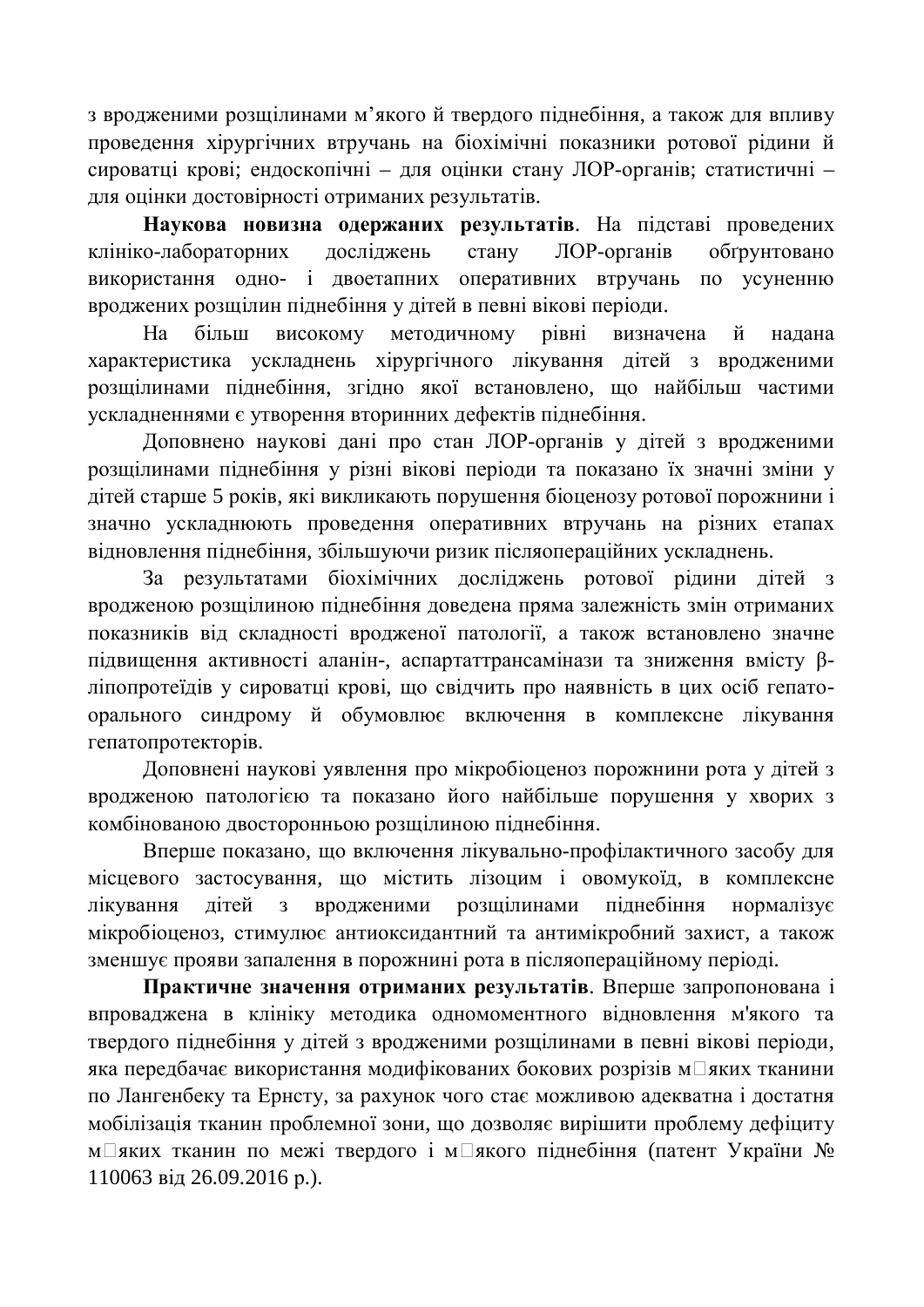Вперше запропонована і впроваджена в клінічну практику методика відновлення м□якого піднебіння у дітей з вродженою розщілиною із застосуванням бокових модифікованих розрізів м'яких тканин в ділянці горба верхньої щелепи з виходом на крило-щелепну складку не більш ніж 5-7 мм. без використання горизонтальних розрізів, що дає можливість достатньої мобілізації м $\square$ якотканинних клаптів, зменшує натяг тканин даної ділянки під час пошарового ушивання рани, зменшує ризик розвитку контрактури м□яких тканин піднебіння в післяопераційному періоді (Заявка на корисну модель № и 2016 08020; Заявка на винахід № и 2016 08021 від 19.07.2016 р.; Позитивне рішення про видачу патенту від  $15.10.2016$  р.).

Показано, що використання модифікованих васкуляризованих слизовоокісних клаптів при відновних операціях у дітей з вродженою розщілиною піднебіння забезпечує мобільність тканин останнього в дефіцитній зоні за рахунок клітковини судинно-нервового пучка великого піднебінного отвору, в результаті чого дефект піднебіння відновлюється місцевими тканинами з гарним кровопостачанням, що значно покращує перебіг післяопераційного періоду, оптимізує строки загоєння рани, значно знижує ризик післяопераційних ускладнень.

Використання удосконалених методик відновлення піднебіння у дітей з вродженою розщілиною з використанням модифікованих слизово-окісних клаптів дає можливість скоротити етапи хірургічного лікування й строки відновлення піднебіння, що, в свою чергу, приводить до кращої реабілітації пацієнта в післяопераційному періоді, пришвидшує адаптацію пацієнта в соціумі.

Результати досліджень впроваджені в клінічну практику відділення загальної хірургії Одеської обласної дитячої клінічної лікарні, відділення вродженої патології обличчя ДУ «ІС ЩЛХ НАМНУ», відділення щелепнолицевої хірургії КУ «Івано-Франківська обласна клінічна лікарня», а також впроваджено в навчальний процес на кафедрі хірургічної стоматології ДВНЗ «Іівно-Франківський національний меличний університет».

Особистий внесок здобувача. Дисертаційне дослідження є особистою науковою працею автора. Дисертантом самостійно вивчена і проаналізована література з досліджуваної проблеми, зроблено патентно-інформаційний пошук. Самостійно проведені клінічні дослідження, проаналізовані та vзагальнені отримані результати, провелена їх статистична обробка, написані всі розділи дисертації, підготовлені публікації. Разом з науковим керівником визначено мету і завдання дослідження, сформульовані основні висновки і практичні рекомендації роботи.

Клініко-лабораторні дослідження проведені на базі ДУ «ІС ЩЛХ НАМН»: у відділенні вродженої патології обличчя (зав. від. – Перехрест В.В.)<sup>1</sup>,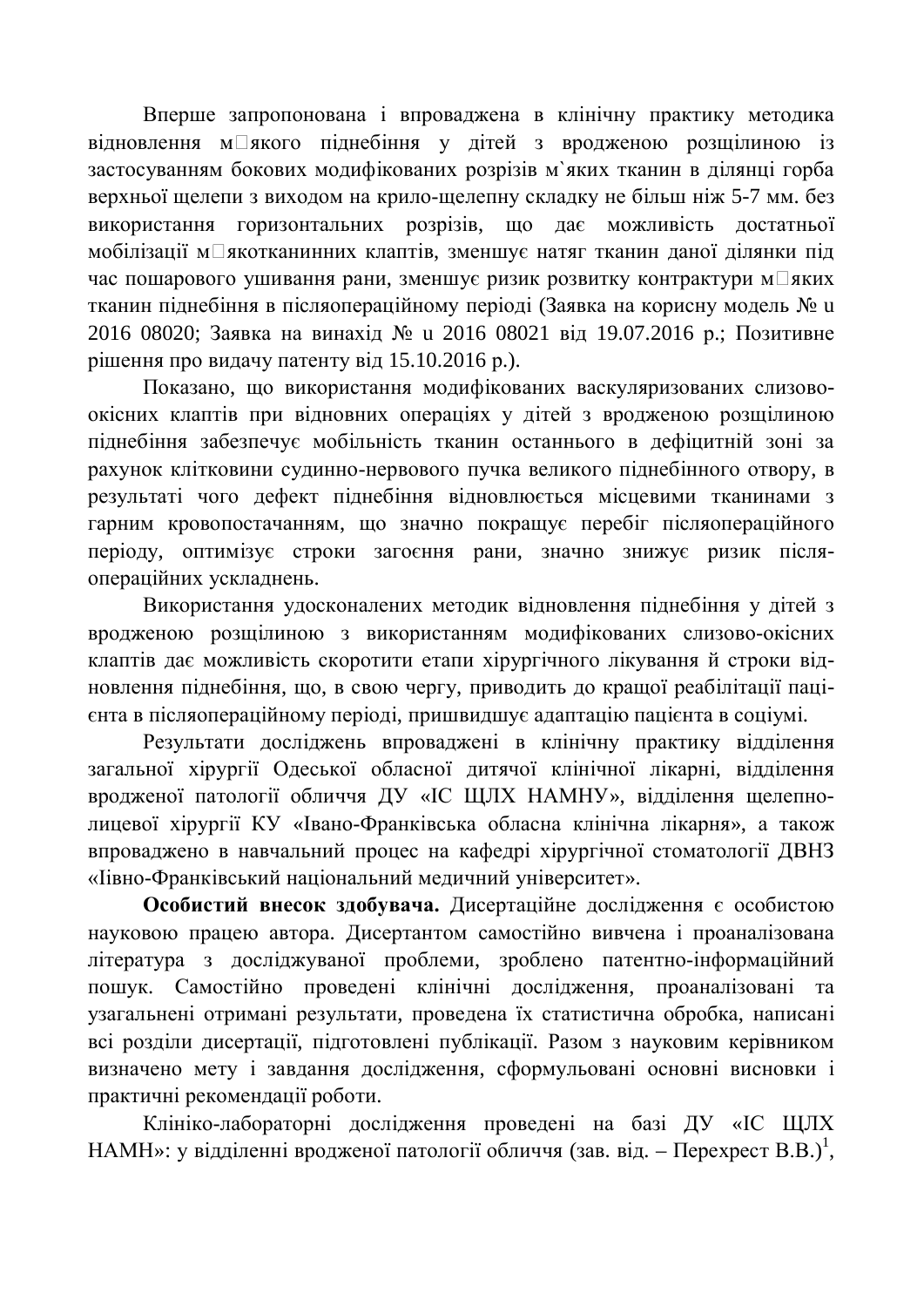у лабораторії біохімії (зав. лаб. – д.біол.н., с.н.с. Макаренко О.А.)<sup>1</sup>. Ендоскопічні дослідження – на базі КУ «Одеська обласна дитяча клінічна лікарня» (гол. лікар – Гудзь В.А.)<sup>1</sup>.

Апробація результатів дисертації. Основні результати роботи були представлені та обговорені на V Українському міжнародному конгресі «Стоматологічна імплантація. Остеоінтеграція» (Київ, 2012); III З□їзді Української асоціації черепно-щелепно-лицевих хірургів (Київ, 2013); Симпозиумі молодих науковців і практичних лікарів в рамках VI (XIII) З□їзду Асоціації стоматологів України «Стоматологія в Україні» (Одеса, 2014); науково-практичній конференції «Нові технології в хірургічній стоматології і щелепно-лицевій хірургії», присвяченій 100-річчю з дня народження проф. Семенченка Г.І. (Одеса, 2014); науково-практичній конференції «Досягнення науки і практики в стоматології», присвяченій пам□яті проф. Косенка К.М. (Одеса, 2014); міжнародній науково-практичній конференції «Сучасна стоматологія та щелепно-лицева хірургія» (Київ, 2016).

Публікації. За матеріалами дисертації надруковано 10 наукових праць, з яких 6 статей (5 статей у наукових фахових виданнях України, 1 стаття – у науковому фаховому виданні Вірменії), 1 патент України на корисну модель, 3 тези доповідей в матеріалах конференцій різного рівня.

Обсяг і структура дисертації. Дисертація викладена на 138 сторінках принтерного тексту, складається з вступу, огляду літератури, п $\Box$ яти розділів власних досліджень, розділу аналізу та узагальнення отриманих результатів, висновків, практичних рекомендацій, списку використаної літератури (132 джерела, з них 103 написано латиницею). Робота містить 24 таблиці, проілюстрована 31 рисунком.

## **ОСНОВНИЙ ЗМІСТ РОБОТИ**

Матеріали і методи дослідження. Для досягнення поставленої мети було проведено комплекс клінічних та клініко-лабораторних досліджень.

Клінічні дослідження. Результати дисертаційної роботи базуються на даних обстеження 148 осіб віком від 2 до 20 років.

3 обстежених осіб 128 пацієнтів були з різними формами вродженої патології твердого та м'якого піднебіння віком 2-20 років, які знаходились на стаціонарному лікуванні в ДУ «ІС ЩДХ НАМН» з 2005 р. по 2016 р.

Аналіз негативних результатів хірургічного лікування дітей з вродженими розщілинами твердого і м'якого піднебіння проведено у 64 хворих з ускладненим загоєнням рани після первинної або повторних реконструкцій твердого та м'якого піднебіння.

 $^1$  Автор щиро вдячний співробітникам вищезгаданих структур за допомогу у проведенні досліджень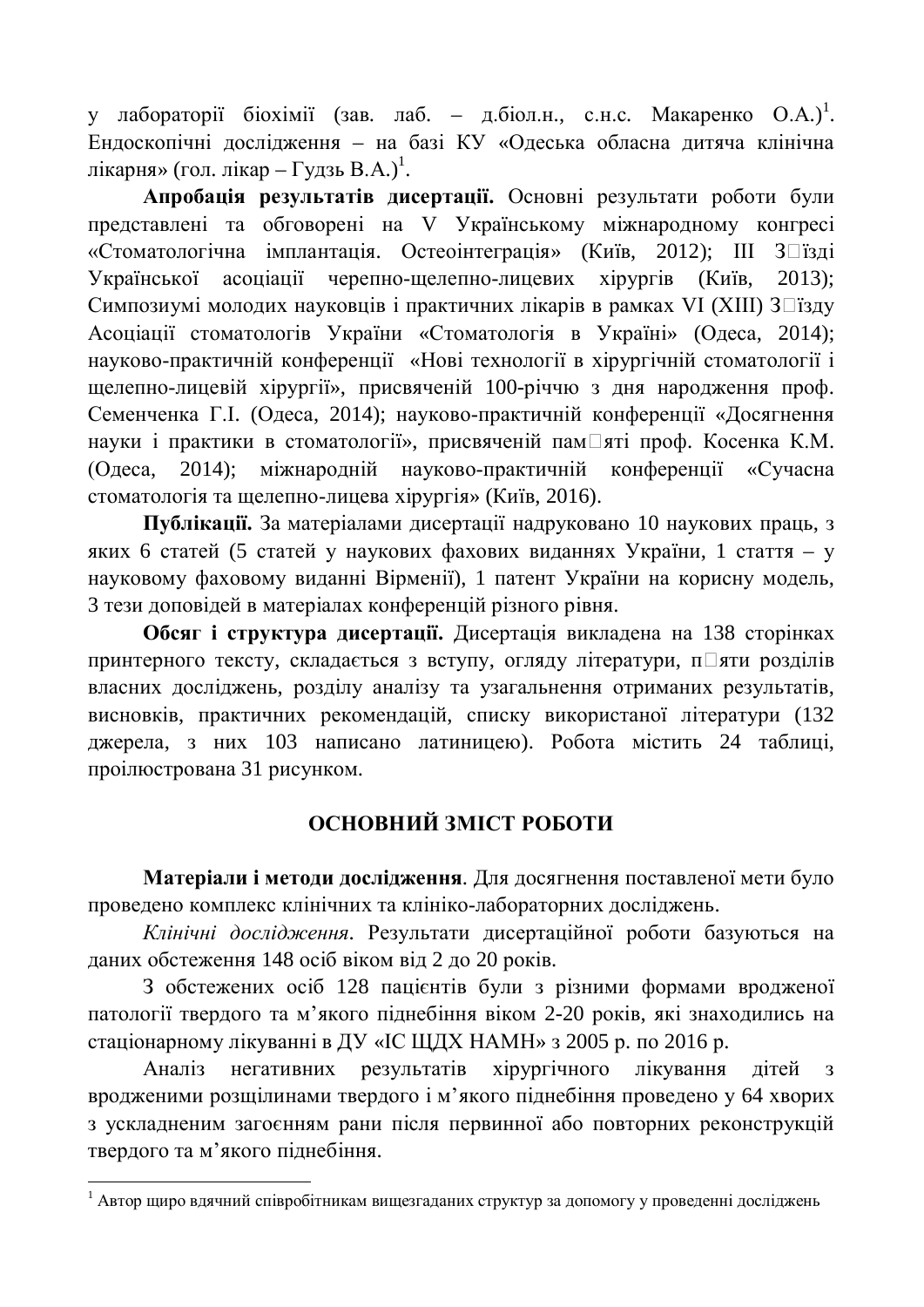Для проведення поглиблених досліджень було відібрано та проліковано 64 хворих, з яких 34 дитини (53,1 %) мали вроджену розщілину піднебіння, 25 дітей (39,1 %) мали односторонню вроджену розщілину піднебіння й губи та 5 дітей (7,8 %) – двосторонню вроджену розщілину піднебіння й губи.

Найбільша кількість прооперованих дітей (67,2 %) була віком від 2 до 5 pokib, bikom 6-10 pokib – 8  $\pi$ iteŭ (12,5 %), 11-15 pokib – 7  $\pi$ iteŭ (10,9 %), 16-20 років – 6 пацієнтів (9,4 %). Серед обстежених й пролікованих дітей з вродженими вадами дещо переважали дівчата (на 10 %).

Також було обстежено 20 дітей з інтактним піднебінням і верхньою губою у віці від 5 до 15 років (діти садка та школяри м. Одеси), які склали групу контролю.

Обстеження дітей проводилося в стандартних умовах стоматологічного кабінету. Відзначали анамнез життя, медико-соціальні умови сім'ї, перенесені і супутні захворювання (соматичний статус), характер харчування дитини, регулярність і кратність чистки зубів.

При зовнішньому огляді оцінювали стан шкірних покривів, стан слизової оболонки губ, наявність затримки фізичного розвитку.

Було обстежено стан тканин і органів ротової порожнини, а також стан носу, носової порожнини, носоглотки, глотки. Користувалися загальноприйнятими методиками обстеження: ретельне збирання анамнезу, зовнішній огляд, огляд ротової порожнини, огляд носової порожнини, огляд глотки (фарінгоскоп), вимірювання прохідності носових ходів за допомогою ендоскопічних методів, дослідження нюхової функції за методом Воячека В.І., дослідження типу дихання (носовий, змішаний, ротовий), який визначали у хворих до і після операції перед випискою хворого із стаціонару.

Перед проведенням оперативного втручання всім хворим проводилось біохімічне дослідження крові й ротової рідини.

Для визначення показників, що відображають ступінь запалення, дисбіозу та антиоксидантного захисту в залежності від виду вродженої розщілини твердого та м'якого піднебіння, було проведено біохімічне дослідження ротової рідини у 68 хворих віком 2-6 років, з них 17 дітей були практично здорові (группа порівняння), а 51 дитина – з вродженою патологією, які були розподілені на 3 групи: 1-а група – діти з ізольованою частковою розщілиною м'якого піднебіння (n = 11); 2-а група – діти з ізольованою повною розщілиною твердого та м'якого піднебіння (n = 24); 3-я група – діти з комбінованою розщілиною верхньої губи, твердого та м'якого неба (n = 16).

Біохімічний аналіз крові проведено у 69 дітей з вродженими вадами, які були поділені на 3 групи: 1-а група (n = 35) – діти з вродженою розщілиною твердого і м'якого піднебіння (ВРТМП); 2-а група (n = 24) – діти з вродженою розщілиною верхньої губи, твердого і м'якого піднебіння односторонньою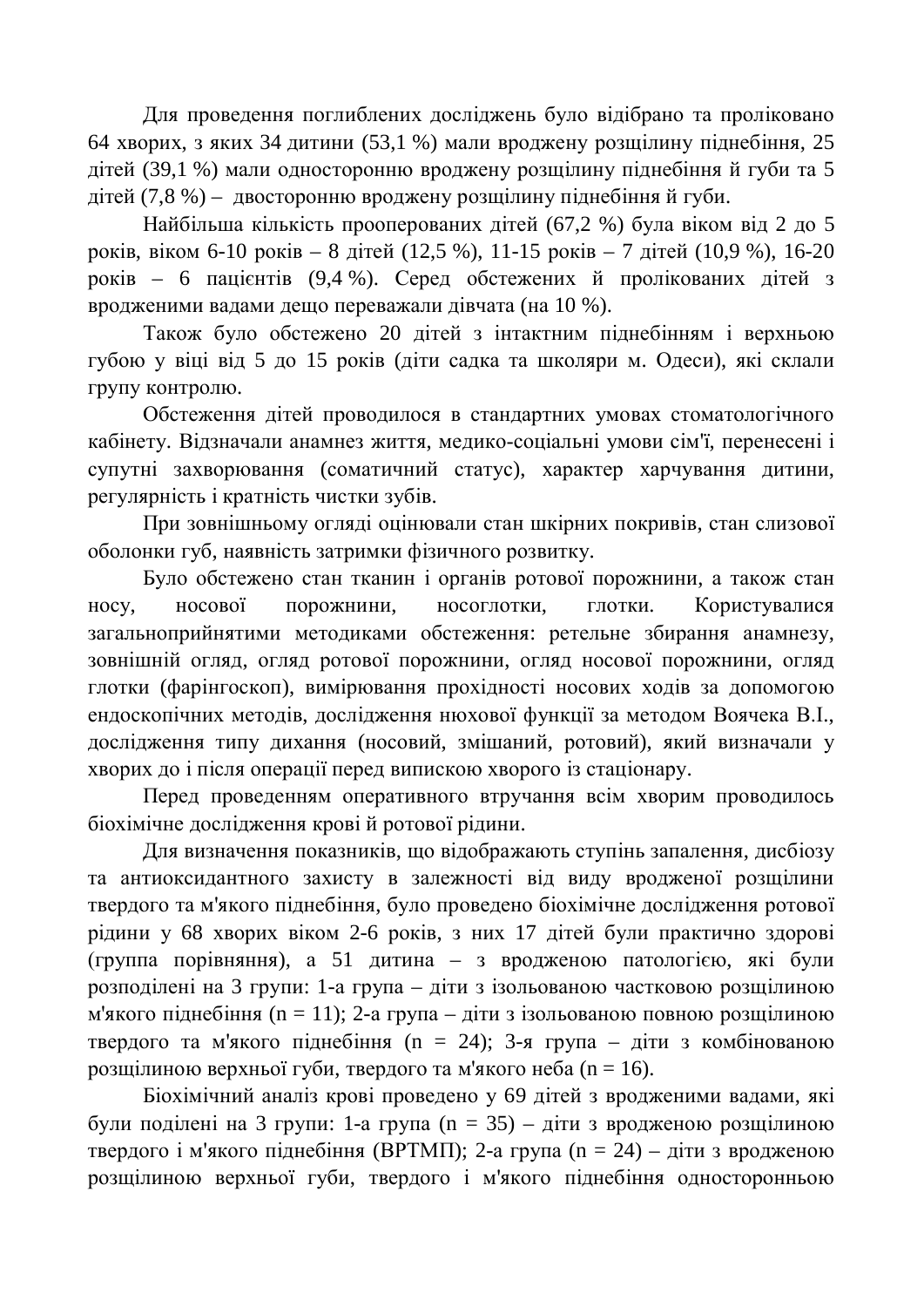(ВРГТМП1); 3-я група (n = 10) – діти з вродженою розщілиною верхньої губи, твердого і м'якого піднебіння двосторонньою (ВРГТМП2).

Методи лікування дітей з вродженою патологією. Після проведення обстеження проводили хірургічне лікування розщілин за типовими або удосконаленими методиками.

Удосконалена методика усунення у дітей вродженої розшілини м'якого *піднебіння та частково твердого піднебіння* (патент України № 110063 від 26.09.2016 р.). Під загальним знеболенням (ендотрахеальний наркоз) і додатково інфільтраційною анестезією (sol. Articaini 1 % 15 ml) проводили вертикальні розрізи м'яких тканин по внутрішньому краю розщілини, а також два бокових розрізи м'яких тканин в ділянці горба верхньої щелепи. Проводили диссекцію м'яких тканин по задньому краю твердого піднебіння з виділенням m. Levator veli palatine та піднебінної порції m. Palatoglossus та m. Palatopharigeus. Виділяли носову слизову, м'язовий шар і слизову порожнини рота. З метою мобілізації м'яких тканин по межі м'якого та твердого піднебіння модифіковані бокові розрізи за Лангенбеком подовжували по зубоясенному краю до 54 та 64 зубів. Распатором виділяли слизово-окісний клапоть зліва і справа, проволдили його мобілізацію з виходом распатора на внутрішній край розщілини. Також проводили мезофарингоконстрикцію за рахунок зламування крилоподібного гачка та медіального переміщення m. Tensor veli palatine. Рану пошарово ушивали матеріалом Vicril 4/0.

Використання під час операції подовжентх боковіх розрізів м'яких тканин по межі м'якого та твердого піднебіння дає можливість їх мобілізації, що під час пошарового ушивання рани зменшує натяг даної ділянки, створюючи умови для кращої адаптації ранової поверхні.

Удосконалена методики відновлення м□якого піднебіння у дітей з *вродженою патологією* (Заявка на корисну модель № и 2016 08020; Заявка на винахід № и 2016 08021 від 19.07.2016 р.; Позитивне рішення про видачу патенту від 15.10.2016 р.). Мобілізація тканин відбувається за рахунок проведення модифікованого розрізу по Ернсту в дистальному відділі піднебінної поверхні альвеолярного паростка і дальше за горб верхньої щелепи, вздовж крило-щелепної складки не більше ніж на 5-7 мм. В подальшому мобілізація тканин відбувається шляхом сепарації по поверхні горба верхньої шелепи і дистального краю горизонтальної пластинки піднебінної кістки до гачка криловидного паростка основної кістки. Далі мобілізація тканин відбувається шляхом скидання сухожилля m.tensor veli palatini і медіальному зміщенні даного анатомічного утворення. Подальша мобілізація м□яких тканин відбувається за рахунок диссекції тканин по піднебінній поверхні горизонтальної пластинки піднебінної кістки в напрямку до середньої лінії піднебіння. M.tensor veli palatini i m.levator veli palatini відшаровували від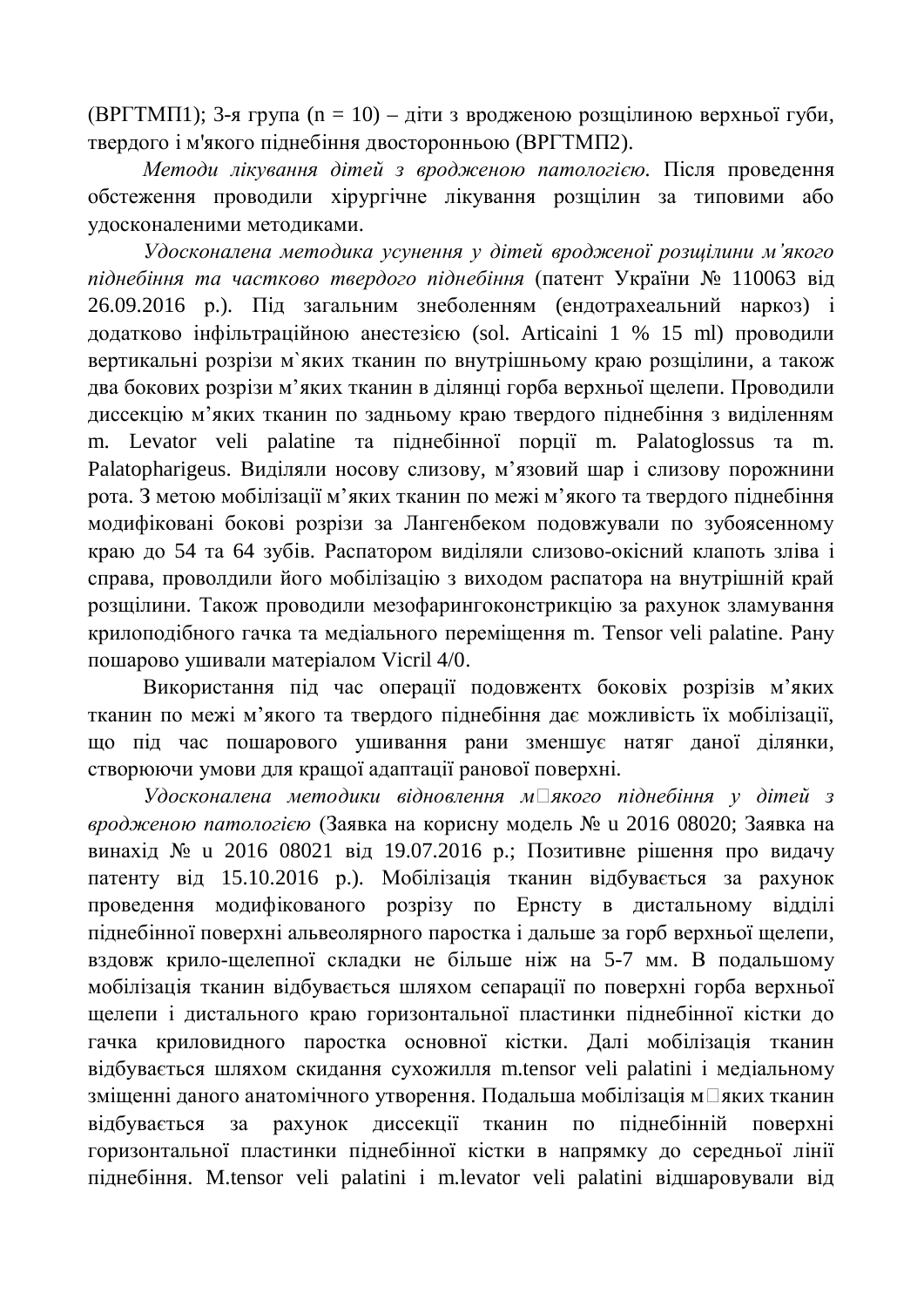заднього краю горизонтальної пластинки і доповнювали мобілізацією слизовоокісного клаптя зі сторони носової поверхні горизонтальної пластинки. Мобілізоване м□язове утворення зміщували дистально, за рахунок чого досягалась ретротранспозиція крайнього, без порушення цілісності слизової оболонки порожнини носа. В подальшому операційну рану ушивали пошарово шляхом накладання швів на слизову оболонку дна носового ходу. Мобілізовані ділянки m.tensor veli palatini i m.levator veli palatini таким чином, щоб їхні волокна із сагітального положення були перенаправлені в трансверзальне. Дана маніпуляція здійснюється з метою зміни напряму дії м $\square$ язів м $\square$ якого піднебіння для поліпшення функції піднебінно-глоткового комплексу. Закінчували операцію накладанням швів по краю клаптів ротової поверхні мякого пілнебіння.

Використання під час операції бокових модифікованих розрізів по Ернсту м'яких тканин в ділянці горба верхньої щелепи з виходом на крило-щелепну складку не більш ніж 5-7 мм., без використання горизонтальних розрізів слизової, дає можливість достатньо мобілізувати м□якотканинні клапті, що під час пошарового ушивання рани зменшує натяг даної ділянки, створюючи умови для кращої адаптації ранової поверхні.

Для оцінки ефективності удосконалених методік хірургічного усунення вродженої патології було прооперовано 64 дитини, з яких 19 дітям була проведена уранопластика (10-ти (52,6 %) дітям – за типовою методикою, 9-ти (47,4 %) дітям – за удосконаленою методикою), 45 дітям – вейлопластика (15-ти дітям  $(33,3 \%)$  – за типовою методикою, 30 дітям  $(66,7 \%)$  – за удосконаленою методикою).

В післяопераційному періоді проводили оцінку характеру загоювання рани, утворення залишкових й вторинних дефектів піднебіння.

Після оперативного втручання дітям в післяопераційному періоді був призначений комплекс консервативного лікування: антибактеріальна терапія  $(r$ епацеф по 1 гр. 1-2 раза в день в/м, 5 днів); протизапальна терапія (нурофен сироп по 5-10 мл 3 рази в день, 5 днів); антигістамінна терапія (кларитин сироп по 2,5-5,0 мл 1 раз в день, 5 днів); аскорутин (по 0,5-1 т. 2 рази в день, 5 днів); ротокан у вигляді ротових ванночок (3-5 разів в день, 7 днів); дицинон (по 1 мл 2 рази в день, 1 день); дексалгін (по 1 мл 2 раза в день, 1 день); квертулін (по 1 табл. 3 рази на добу. 2 тижня).

Додатково дітям основної групи призначали лізоцимвмісний засіб (зубний еліксир «Лізомукоїд») у вигляді ротових ванночок 3-5 разів в день на протязі 7 днів.

Біохімічні дослідження ротової рідини дітей передбачали визначення вмісту малонового діальдегіду (МДА) (Стальная И.Д., Гаришвили Т.Г., 1977), активності каталази (Гирин С.В., 1999), уреази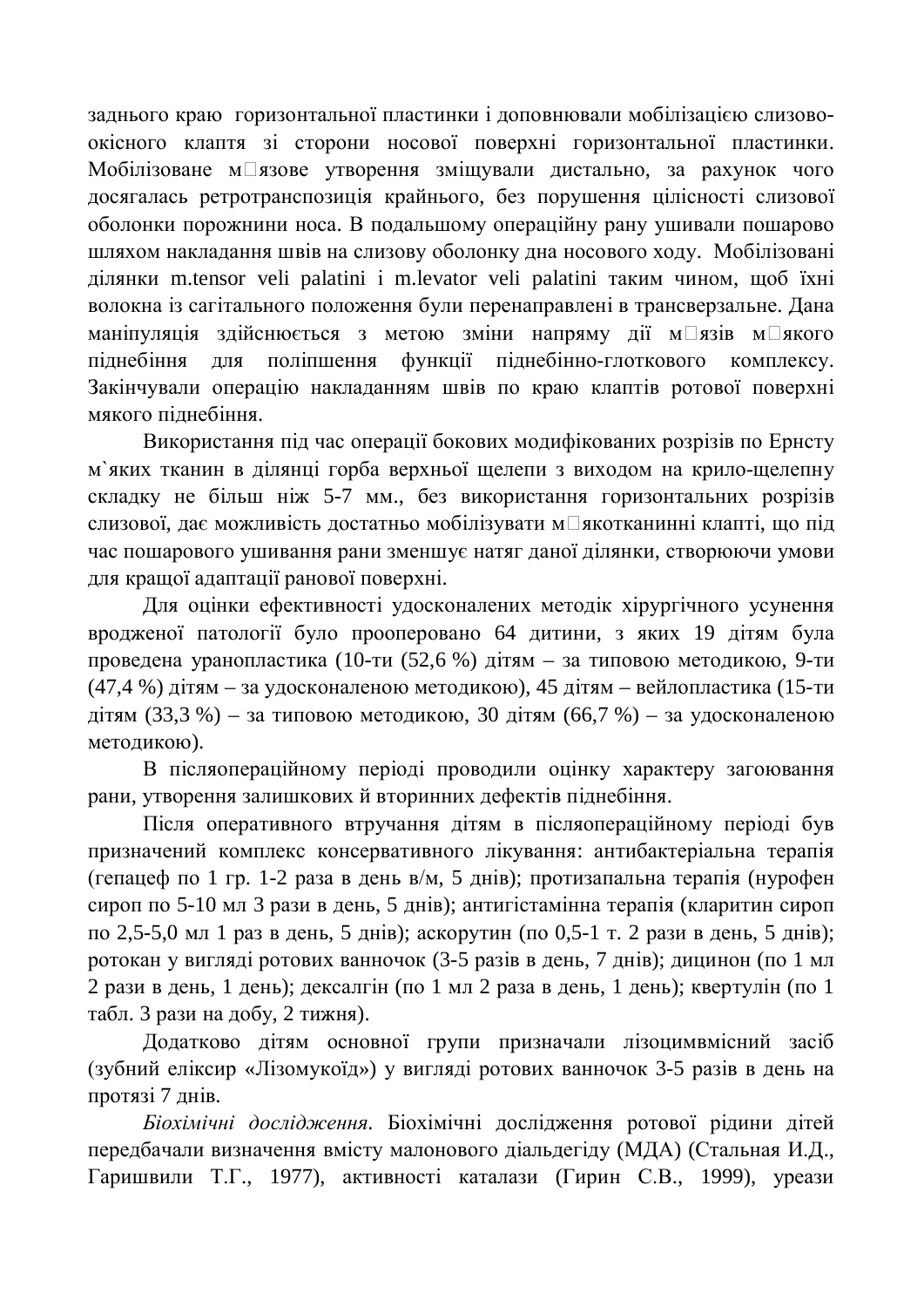(Гаврикова Л.М., Сегень И.Т., 1996), лізоциму (Левицкий А.П., 2005), еластази (Visser L., Blout E.R., 1972; Левицкий А.П., Стефанов А.В., 2002).

За активністю каталази й вмістом МДА розраховували антиоксидантнопрооксидантний індекс (АПІ) (Левицький А.П. з співавт., 2006).

Ступінь дисбіозу (СД) розраховували за співвідношенням відносних активностей ферментів уреази та лізоциму (Левицкий А.П. с соавт., 2007).

Біохімічні дослідження сироватки крові дітей передбачали визначення показників, що характеризують функціональний стан печінки (активність углутамілтранспептидази (ГГТП), аланін- (АЛТ) і аспартаттрансамінази (АСТ), лужної фосфатази (ЛФ), загальний і непрямий білірубін, тимолову пробу, загальний білок), підшлункової залози (активність α-амілази), наявність западення (С-реактивний білок), ліпідний обмін (рівень загального холестерину і βліпопротеїдів) загальноприйнятими методами (Горячковська А.М., 2005).

*Ендоскопічні дослідження*. Ендоскопію піднебінно-глоткового комплексу (ПГК) у дітей виконували за допомогою гнучких фіброоптичних ендоскопів BF-B3 R i BF-3C4 («Olimpus Optical Co», Японія). Зважаючи на відносно великий калібр (зовнішній діаметр робочої трубки 5,3 мм, діаметр аспіраційноманіпуляційного каналу 2 мм), модель бронхофіброскопу BF-B3R використовували переважно у дітей старше 5 років.

Статистичну обробку отриманих результатів проводили біостатистичними методами аналізу на персональному комп'ютері IBM PC в пакетах Microsoft Excel 2010 i Statistica 6.1 (StatSoftInc., Серійний № AGAR909E415822FA) в режимі Windows XP з використанням статистичних методів (Реброва О.Ю. 2002; Ланг Т.А., Сесик М., 2011).

Результати досліджень та їх обговорення. При аналізі ускладнень хірургічного лікування дітей з вродженими розщілинами твердого і м'якого піднебіння було встановлено, що найбільшу группу хворих з ускладненнями склали хворі з залишковими дефектами твердого піднебіння при поетапному відновленні (43 особи, 67,2 %).

Другу за кількістю ускладнень групу склали пацієнти з вторинними дефектами твердого піднебіння, що утворилися на етапі його відновлення при поетапній реконструкції (11 осіб. 17,2 %). При цьому у 4 (6,25 %) осіб були дефекти альвеолярного відростка, у 2 (3,1 %) осіб – дефекти переднього відділу піднебіння, ще у 4 (6,25 %) пацієнтів – дефекти по межі твердого і м'якого піднебіння, у 1 (1,6 %) хворого – тотальний дефект твердого і м'якого піднебіння.

Третю групу склали хворі з вторинними дефектами твердого піднебіння при одноетапному його відновленні (10 осіб, 15,6 %), з яких 5 (7,8 %) пацієнтів мали дефекти альвеолярного відростка, 3 (4,7 %) пацієнта - дефекти переднього відділу піднебіння, по 1 пацієнту мали дефект по межі твердого і м'якого піднебіння (1,6 %) та тотальний дефект твердого і м'якого піднебіння (1,6 %).

Таким чином, утворення залишкових дефектів переднього відділу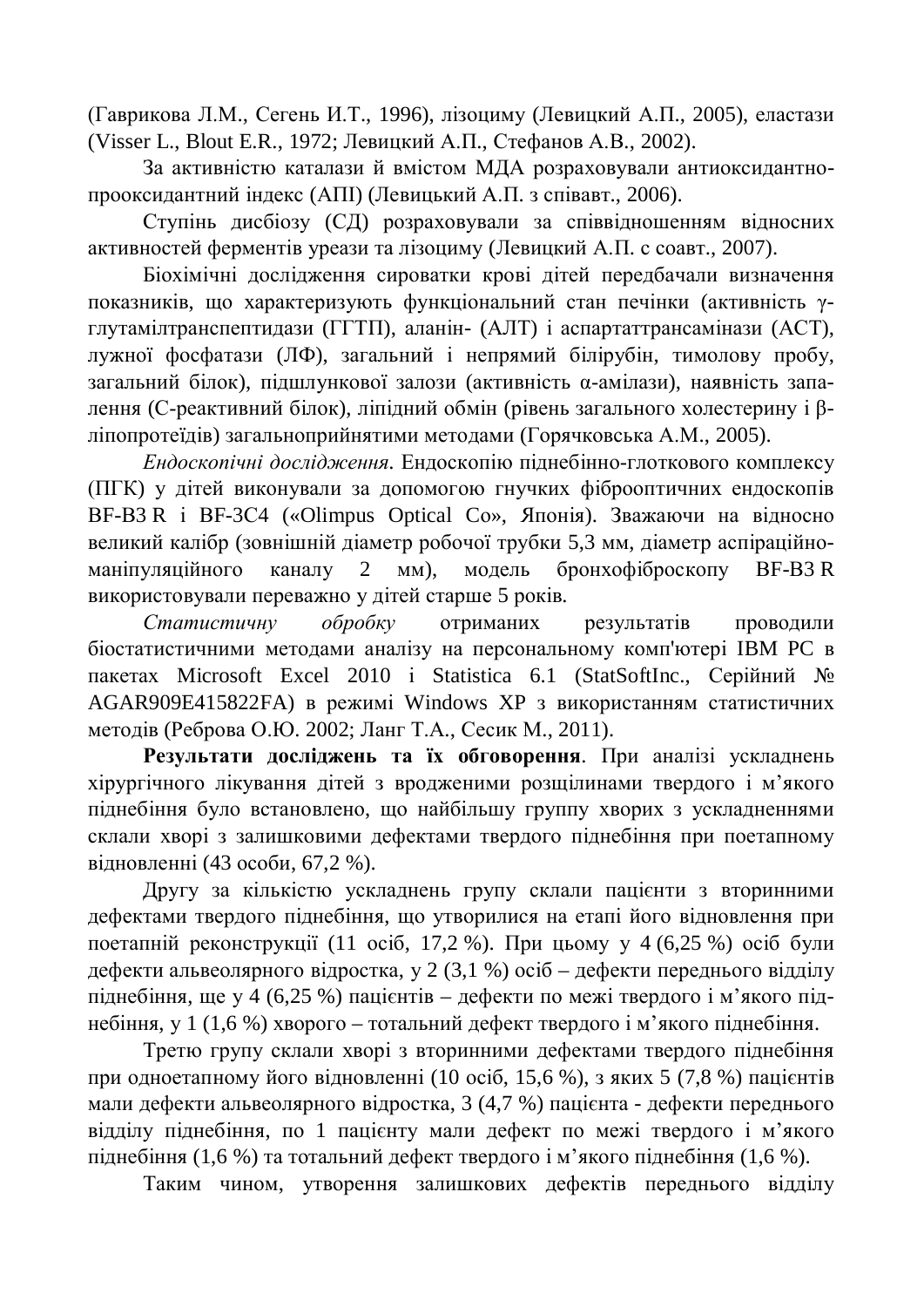піднебіння і альвеолярного відростка є найбільш характерним прикладом нестачі пластичного матеріалу. Основні ускладнення, пов'язані з відновленням цієї ділянки піднебіння при первинній уранопластиці, визначаються необхідністю проведення ретротранспозиції піднебінних клаптів, що призводить до зменшення і без того невеликого об'єму пластичного матеріалу в передньому відділі піднебіння і, як наслідок, до неможливості проведення одномоментного відновлення всього піднебіння.

Проведені дослідження клініки післяопераційних дефектів дозволяють зробити висновок про те, що їх величина і локалізація вельми різноманітні, що обгрунтовує необхідність зміни обсягу оперативних втручань в залежності від об'єму і локалізації дефекту.

При оцінці стану ЛОР-органів було встановлено, що з 64 обстежених 55 осіб (86 %) пред'являли ті чи інші скарги, які свідчать про захворювання верхніх дихальних шляхів. Основними скаргами були утруднення носового дихання (15,6 %), хронічний риніт (46,9 %), біль у горлі (7,8 %), кашель та сухість у роті  $(15,6 \%)$ .

При об'єктивному обстеженні виявлено цілий ряд анатомічних і функціональних змін як з боку носа, носової порожнини, так і з боку глотки.

При огляді зовнішнього носа у більшості хворих з наскрізними розщілинами піднебіння в комбінації з розщілинами верхньої губи знаходили порушення форми носа (у 22 осіб з 29 обстежених після пластики верхньої губи, що склало 76 %). Після пластики верхньої губи відмічали частіше звуження вхідних носових отворів. Двостороннє звуження спостерігалося у 6 хворих і одностороннє спостерігалось у 5 хворих з правосторонньою розщілиною і у 11 хворих з лівосторонньою розщілиною.

При обстеженні носової порожнини у 55 хворих викривлення носової перетинки було у 25 хворих (45 %), гіпертрофія нижніх носових раковин – у 28 хворих (51 %), аденоїди – у 7 хворих (13 %), поліпи – у 5 хворих (9 %).

Майже у всіх хворих відзначався недорозвиток носової перетинки в нижньому відділі, особливо це було різко виражено при двосторонніх повних розщілинах піднебіння. Зустрічалися також інші аномалії розвитку носової перетинки – подовження її в передньо-задньому напрямку і зрощення її зі слизовою задньої стінки глотки (у 5,5 % осіб), при цьому носоглотка була розділена на дві частини (праву і ліву).

У 20 обстежених (36,4 %) викривлення носових перетинок поєднувалося з гіпертрофією нижніх носових раковин. Різке викривлення носових перетинок, що утруднювало носове дихання, спостерігалося у дітей старше 5 років.

При перевірці нюхової функції у 35 осіб було встановлено наступне: у 7  $\overline{6}$ стежених (20 %) була дуже хороша нюхова функція, у 8 обстежених (22,9 %) – хороша (1 ст.), у 12 обстежених (34,3 %) – задовільна (2 ст.), у 5 обстежених  $(14,2 \%)$  – погана (3 ст.), у 3 обстежених  $(8,6 \%)$  – дуже погана (4 ст.). У 15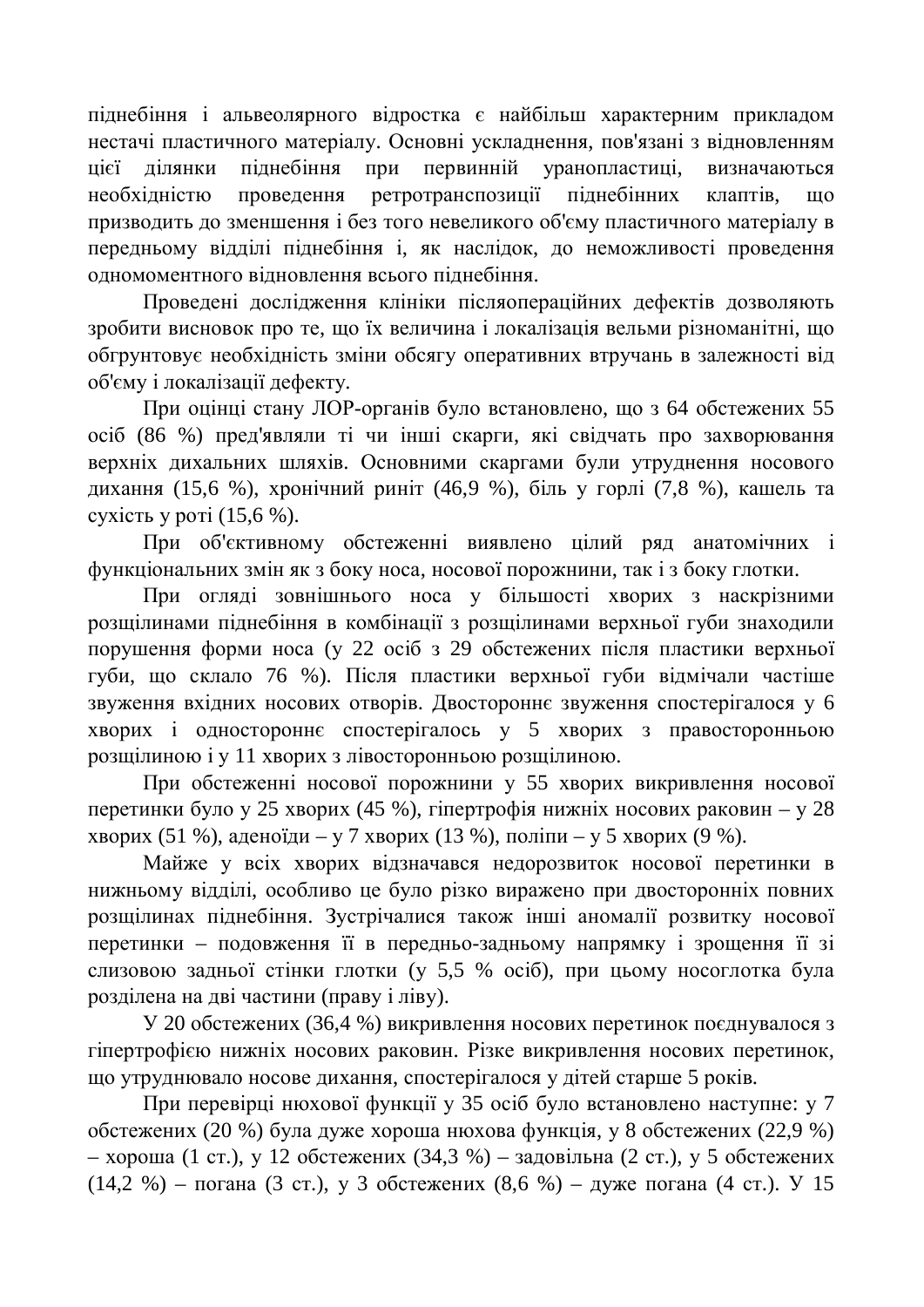хворих, у яких відзначалася хороша нюхова функція, носове дихання не було порушене, у 12 хворих – дихання змішане; у решти 8 хворих – ротовий тип дихання. Таким чином, функція нюху залежала від типу дихання.

Серед хворих до оперативного втручання носове дихання було у 8,3 % пацієнтів, змішане – у 75 %  $\alpha$ сіб, ротове – у 16,7 %  $\alpha$ сіб. Після операції серед цих же пацієнтів носове дихання відновилося тільки у 21 % осіб, а у 2 хворих воно навіть погіршилося, зі змішаного перейшло в ротове.

3 боку глотки знайдені наступні зміни: гіпертрофія піднебінних мигдаликів (2 ступеня – у 62,5 %, 3 ступеня – у 37,5 %), збільшення глоткового мигдалика, гіпертрофія слизової задньої стінки глотки (зерниста аденоїдна інфільтрація у всіх хворих від 4 до 13 років); вкорочення передніх піднебінних дужок (спостерігалася у всіх хворих з розщілиною піднебіння до операції, а після операції рубцева деформація і навіть відсутність піднебінних дужок).

3 боку слизової оболонки верхніх дихальних шляхів (носа, глотки) майже у всіх обстежених спостерігалися хронічні запальні процеси. При цьому у дітей у віці 5-10 років переважали гіпертрофічні процеси (86,8 %) над атрофічними (16,7 %), а після 10-тирічного віку, навпаки, атрофічні процеси (83,3 %) над гіпертрофічними (13,2 %). Після пластики піднебіння запальні зміни зменшувалися у тих хворих, у яких відновлювалося носове дихання.

У всіх обстежених, до операції на піднебінні, спостерігалося порушення мови – відкрита гугнявість, ринололія, невиразність вимови окремих звуків.

З боку середнього вуха виявлені наступні порушення: зміна барабанних перетинок (втягнутість, рідше рубці, перфорації); непроходимість євстахієвих труб; зниження слуху 2 і 3 ступеня (середня втрата слуху для тонів мовного діапазону); порушення пневматизації соскоподібного відростка.

При аналізі виявлених порушень у віковому аспекті було встановлено, що у дітей до 5-річного віку відхилення від норми ЛОР-органів спостерігалося майже в 2 рази менше, у порівнянні з дітьми 6-20 років (36,3 % та 63,7 % відповідно). Показано, що до 4-5-річного віку порушення носового дихання викликане відсутністю герметизму порожнини рота, в старшому віці приєднуються механічні ендоназальні перешкоди, які в основному виникають в результаті тривалого порушення носового дихання, що обумовлює необхідність відновлення носового дихання до виникнення механічних ендоназальних перешкод, а саме у віці від 2 до 5 років за допомогою вело- і уранопластики.

Результати проведених біохімічних досліджень ротової рідини у дітей з вродженою патологією свідчать про глибокі порушення її гомеостазу, що тідтверджується значним збільшенням маркерів запалення (МДА, еластаза), зменшенням активності антиоксидантного захисту (активність каталази, індекс АПІ) по мірі збільшення складності патології (табл. 1). Вказана тенденція може бути пов'язана з впливом анатомічних особливостей вади і обумовлена дією останньої на інтенсивність запальних змін.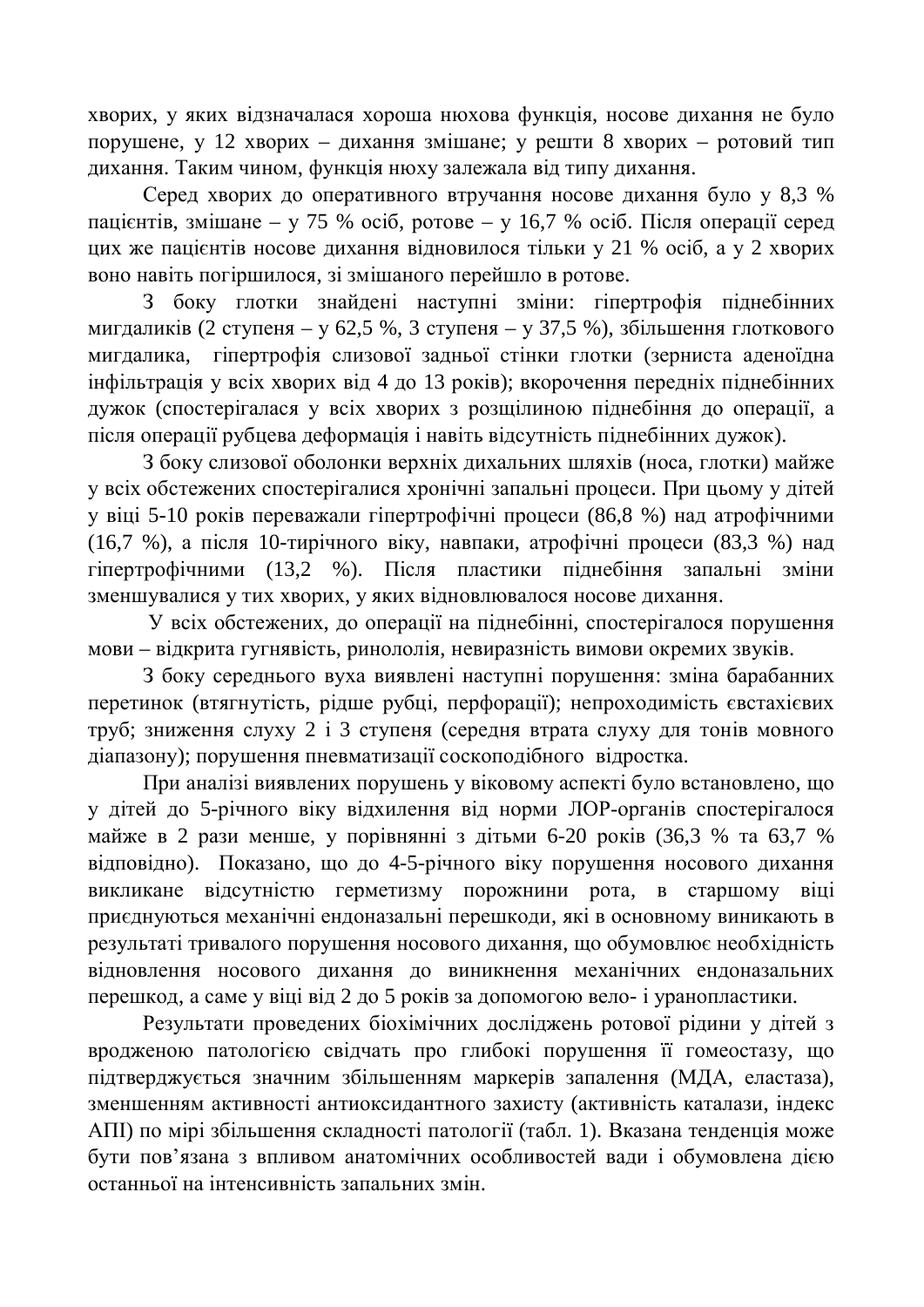#### Таблиця 1

## Результати біохімічного дослідження ротової рідини дітей з вродженою патологією

| Групи                                                                                              | МДА,<br>ммоль/л                          | Еластаза,<br>мк-кат/л                    | Уреаза,<br>мк-кат/л                        | Лізоцим,<br>$e$ д $/\pi$            | Каталаза,<br>мкат/л                       | АПІ, од.                               |
|----------------------------------------------------------------------------------------------------|------------------------------------------|------------------------------------------|--------------------------------------------|-------------------------------------|-------------------------------------------|----------------------------------------|
| Здорові (норма) $(n = 17)$                                                                         | $0,205\pm0,014$                          | $0,350\pm0,010$                          | $0.079 \pm 0.009$                          | $130 \pm 10$                        | $0,205\pm0,015$                           | $10,00 \pm 1,05$                       |
| Хворі з ізольованою<br>частковою розщелиною<br>м'якого піднебіння $(n = 11)$                       | $0,227\pm0,017$<br>p > 0,05              | $1,18\pm0,11$<br>p<0,001                 | $0,116\pm0,009$<br>p<0,08                  | $109+9$<br>p > 0,05                 | $0,175\pm0,011$<br>p > 0,05               | $7,71\pm0,78$<br>p > 0,05              |
| Хворі з ізольованою<br>повною розщелиною<br>твердого та м'якого<br>підне біння $(n = 24)$          | $0,292\pm0,015$<br>p<0,01<br>$p_1<0,05$  | $1,42\pm0,10$<br>p<0,001<br>$p_1 > 0.05$ | $0,145\pm0,011$<br>p<0,001<br>$p_1 > 0.05$ | $87 \pm 6$<br>p<0,001<br>$p_1<0,05$ | $0,153\pm0,010$<br>p<0,01<br>$p_1 > 0.05$ | $5,24\pm0,60$<br>p<0,01<br>$p_1<0,05$  |
| Хворі з комбінованою<br>розщелиною верхньої губи,<br>твердого та м'якого<br>підне біння $(n = 16)$ | $0,309\pm0,021$<br>p<0,001<br>$p_1<0,01$ | $1,37\pm0,09$<br>p<0,001<br>$p_1 > 0.05$ | $0,172\pm0,010$<br>p<0,001<br>$p_1<0,01$   | $72 \pm 6$<br>p<0,001<br>$p_1<0,01$ | $0,112\pm0,009$<br>p<0,001<br>$p_1<0,01$  | $3,62\pm0,38$<br>p<0,001<br>$p_1<0,01$ |

Примітка. р - показник достовірності, розрахований по відношенню до групи здорових осіб, р<sub>1</sub> - до групи хворих з ізольованою частковою розщелиною м'якого піднебіння.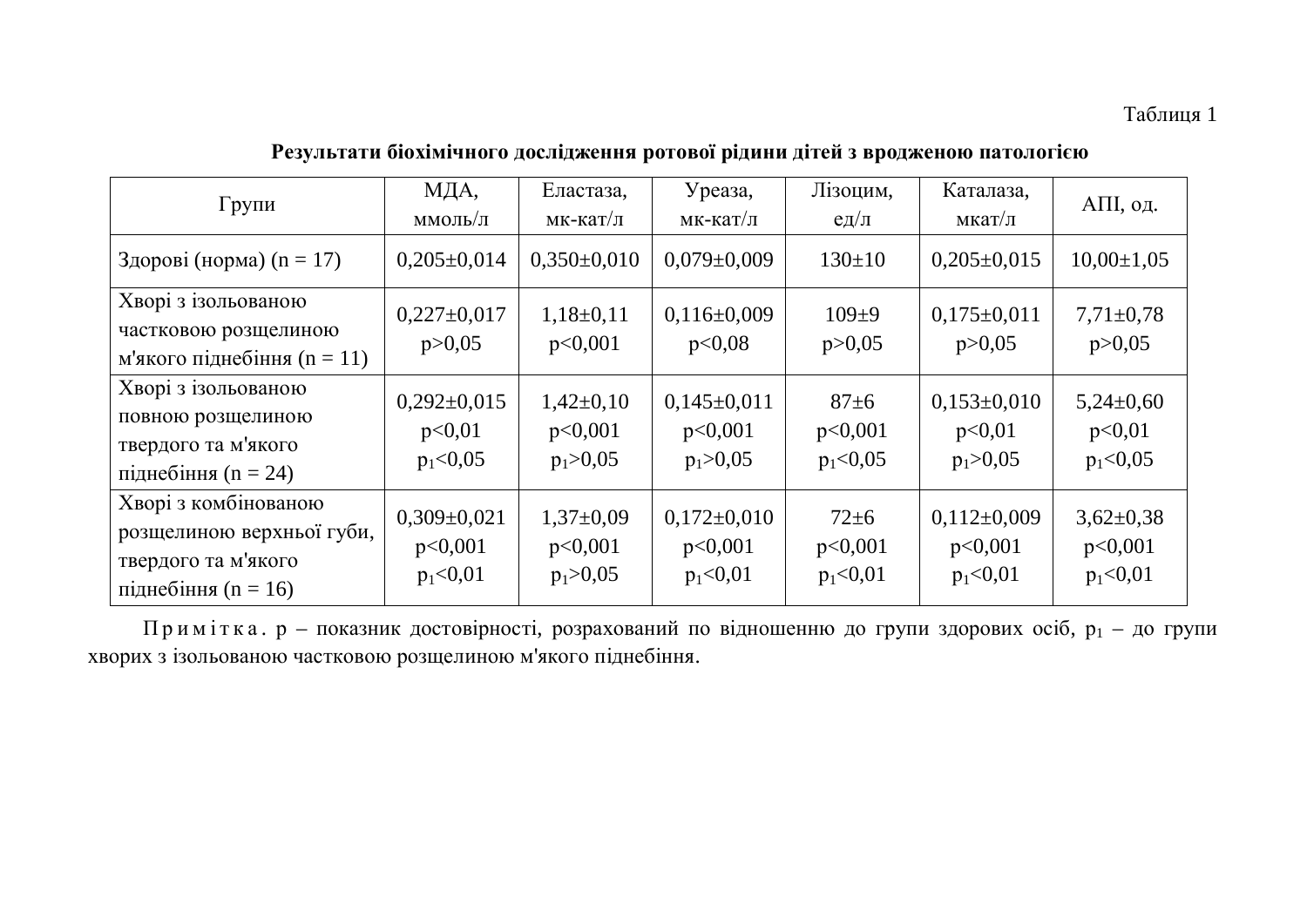Активність уреази зростає в залежності віл тяжкості патології. перевищуючи норму більш ніж у 2 рази в осіб з комбінованою патологією, активність лізоциму, навпаки, істотно знижується у хворих з ізольованою повною розщілиною піднебіння та у хворих з комбінованою розщілиною верхньої губи і піднебіння. Ступінь дисбіозу також різко зростає (в 2-4 рази) в чіткій залежності віл важкості патології.

Таким чином, виявлені зміни вивчаємих показників ротової рідини дітей з вродженою патологією свідчать про зниження антиоксиданого захисту й неспецифічного імунітету, виражений дисбіоз порожнини рота, що може сприяти виникненню ускладнень на етапах оперативного лікування хворих з вродженою патологією.

За результатами біохімічного дослідження сироватки крові дітей з вродженими вадами встановлено підвищення активності АСТ (у всіх групах дітей), ГГТП (у дітей з ВРГТМП1 і ВРГТМП2), α-амилази (у дітей з ВРГТМП1  $i$  ВРГТМП2) *і* зниження рівня β-ліпопротеідів (у всіх групах) в порівнянні з нормальними значеннями.

Аналіз на загальний білок не виявив жодного випадку відхилення від нормальних значень. Незначні відхилення від норми встановлені в окремих випадках при індивідуальному аналізі отриманих результатів:

- відмічено підвищення загального білірубіну у 3 дітей з ВРГТМП (9,4 %) і 1 дитини з ВРГТМП1 (4,2 %), непрямого білірубіну у 1 дитини з ВРГТМП (3,1 %) і 1 дитини з ВРГТМП1 (4,2 %);

- слабо-позитивна реакція на С-реактивний білок виявлена у 2 дітей з ВРТМП (5,7 %) і 3 дітей з ВРГТМП1 (12,5 %);

- тимолова проба підвищена у 1 дитини з ВРТМП (2,8 %);

- слабо-позитивна йодна проба встановлена у 3 дітейз ВРТМП (8,6 %) і у 1 дитини з ВРГТМП1 (4,2 %), позитивна – у 2 дітей з ВРГТМП (5,7 %) і 1 ДИТИНИ ВРГТМП1 (4,2 %).

Найбільша кількість відхилень відмічена для АСТ, активність якої підвищена в 76,5 % випадків при ВРГТМП, в 66,5 % випадків при ВРГТМП1 і в 90,0 % при ВРГТМП2. Збільшення активності АЛТ відзначається набагато рідше: в 20,6 % дітей з ВРТМП, в 25,0 % дітей з ВРГТМП1 і 50,0 % дітей з BPFTMII2.

Активність α-амилази підвищена в сироватці крові досить часто: у 14 дітей з ВРГТМП (40,0 %), 13 літей ВРГТМП1 (54,2 %) і 4 літей з ВРГТМП2 (40,0 %). Високі значення активності лужної фосфатази виявлені у 9 дітей (25,7 %) з ВРТМП і у однієї дитини (4,2 %) з ВРГТМП1. Ще один "печінковий" маркер, активність ГГТП, збільшена в 22,9 % дітей з ВРГТМП, в 41,7 % дітей з ВРГТМП1 і в 30,0 % дітей з ВРГТМП2.

Разом з підвищенням "печінкових" показників в сироватці крові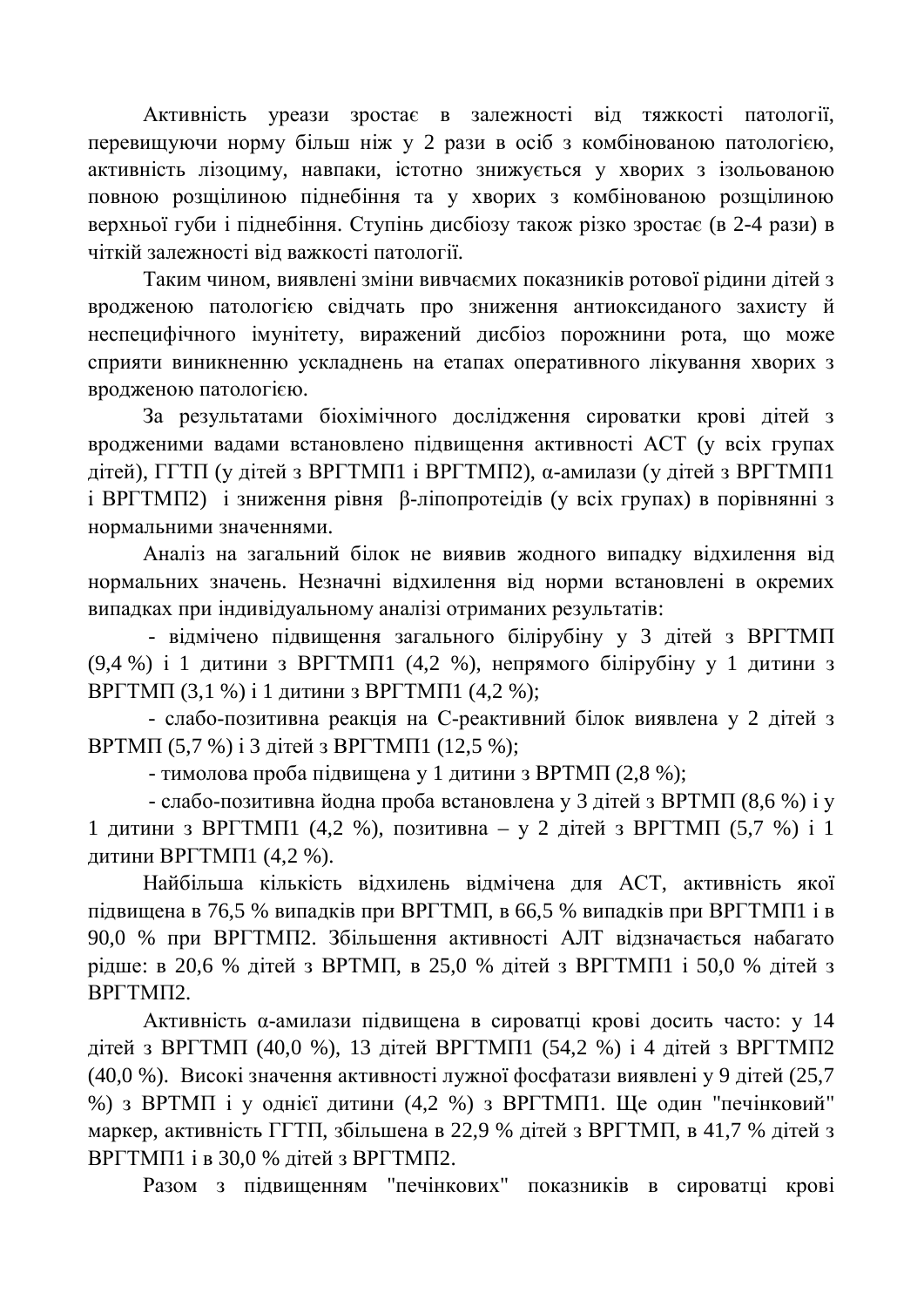спостережуваних літей, що зустрічається лосить часто, має місце зниження ліпопротеїдної фракції. Так, знижений вміст β-ліпопротеїдів зареєстрований у 22 літей (58,8 %) з ВРТМП, 16 літей (66,7 %) з ВРГТМП1, 4 літей (40,0 %) з ВРГТМП2. Низький рівень загального холестерину відмічений у 2 дітей з ВРТМП (5,9 %), у двох з ВРГТМП1 (8,3 %), однієї дитини з ВРГТМП2 (10,0 %). Зменшення ліпопротеїлної фракції в сироватці крові пілтверлжує наявність функціональних порушень печінки.

Усі виявлені порушення позначаються на наступних процесах регенерації і загоєння рани, тому з метою поліпшення прогнозу перебігу в післяопераційного періоду в комплексному лікуванні дітей в вродженою патологією необхідно використання не тільки гепатопротекторів, але і засобів, що нормалізують мікробний гомеостаз.

Оцінка результатів хірургічного лікування дітей з вродженими розщілинами піднебіння з використанням удосконалених методик проведення оперативного втручання показала істотну перевагу останніх, що підтверджується кількістю післяопераційних ускладнень.

Так, при проведенні уранопластики на типовою методикою часткове розходження країв рани було зафіксовано у 2 осіб (20 %), повне – у 1 пацієнта (10 %), при використанні удосконаленої методики часткове розходження країв рани було зафіксовано у 1 дитини (11 %), повного розходження країв рани не було. В цілому кількість ускладанень при використанні типової методики склала 30 %, при використанні удосконаленої методики – 11 % (в 2,7 разів менше).

Що стосується велопластики, то результати були аналогічні. При використанні типової методики ускладнення спостерігалися у 33 % осіб (часткове розходження країв рани у 20 % дітей, повне – у 13 %), при лікуванні за удосконаленою методикою ускладнення були у 10 % дітей (часткове розходження – у 7 % хворих, повне – у 3 %) (в 3,3 разів менше).

Зубний еліксир «Лізомукоїд», включений в комплексне післяопераційне лікування, чинить виражену протизапальну, антимікробну і антидисбіотичну дією і сприяє усуненню проявів ПОЛ (зниження вмісту МДА у хворих з ВІРП на 18,3 % і на 19,3 % через 7 і 14 днів при співставленні з групою порівняння, у хворих з ВКРГП – на 13,1 % і 5,7 % вілповілно), запалення (зниження активності еластази у хворих з ВІРП на 16,7 % та 51,7 % відповідно, у хворих з ВКРГП – на 25 % і 43,9 % відповідно), дисбіозу (зниження СД в 1,5-1,7 разів у хворих з ВІРП, в 1,8-2,1 разів у хворих з ВКРГП), а також ефективно стимулює активність антиоксидантного (підвищення активності каталази на 14,6-23,5 % у хворих з ВІРП, на 41,1-42,2 % у хворих з ВКРГП) та антимікробного захисту (підвиження активності лізоциму на 24,8-70 % у хворих з ВІРП, на 44,6-63,8 % у хворих з ВКРГП) в ротовій порожнині дітей.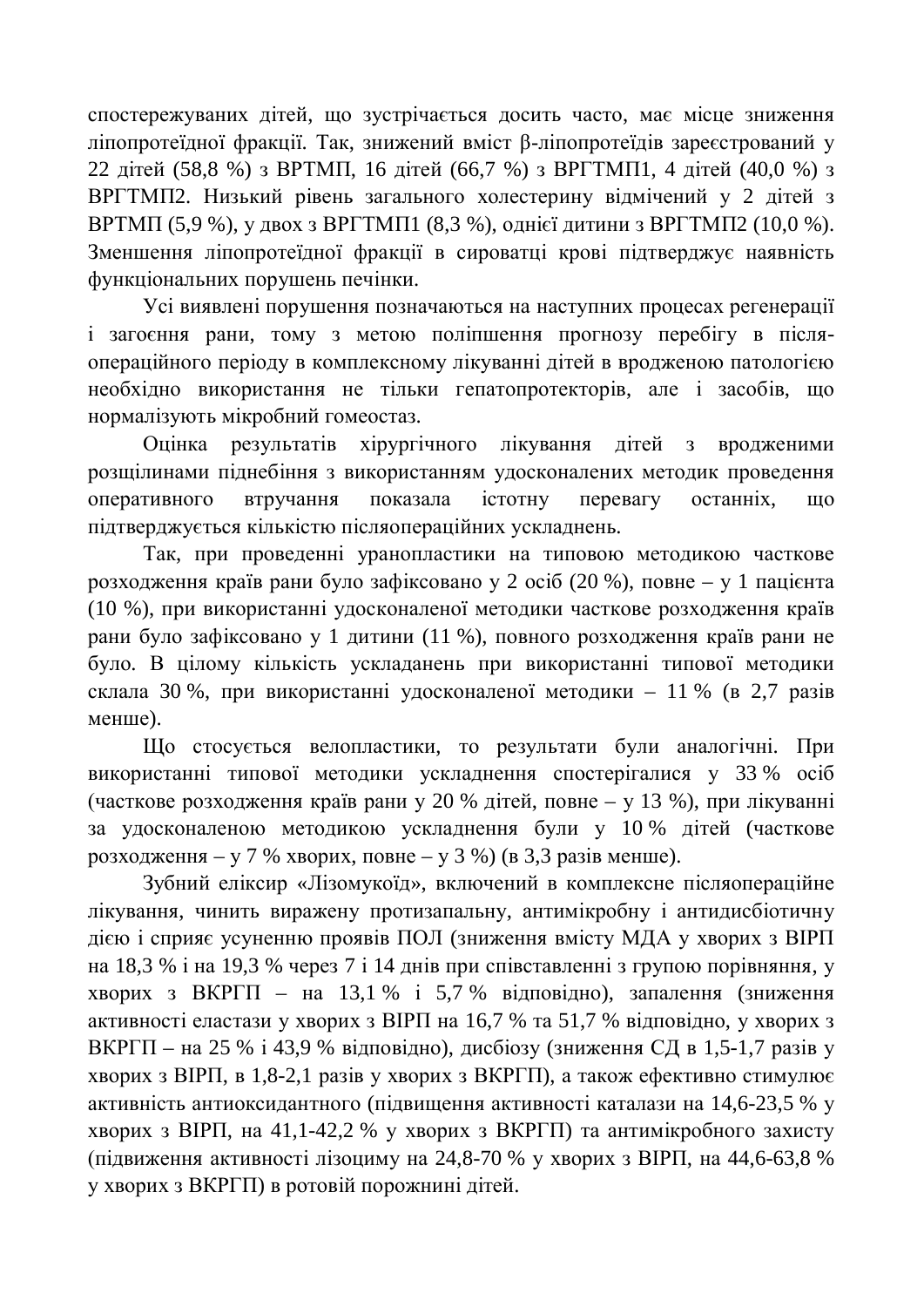Таким чином, показано високу ефективність комплексного лікування дітей з вродженою розщілиною піднебіння з використанням удосконалених методик оперативного втручання, що підтверджується результатами клініколабораторних досліджень.

#### **ВИСНОВКИ**

У дисертаційній роботі представлено теоретичне узагальнення і нове вирішення актуального медичного завдання стоматології, присвяченого покращенню результатів хірургічного лікування дітей з вродженими розщілинами піднебіння.

1. При аналізі негативних результатів хірургічного лікування дітей з вродженими розщілинами піднебіння встановлено, що найбільш частими ускладненнями є утворення залишкових дефектів переднього відділу піднебіння і альвеолярного відростка (67,2 %), обумовлених нестачею пластичного матеріалу і, як наслідок, неможливістю проведення одномоментного відновлення всього піднебіння.

2. При оцінці стану ЛОР-органів у дітей з вродженими розщілинами пілнебіння встановлена вілсутність вілхилення віл норми лослілжуваних органів у дітей 2-5 років та значні зміни у дітей після 5 років (гіпертрофія і атрофія слизової оболонки носа та носоглотки, деформація носової перетинки та носових ходів, деформація крил носа, гіпертрофія різного ступеня лімфоїдної тканини піднебінно-глоткового комплексу), які обумовлюють порушення біоценозу ротової порожнини, що, в свою чергу, ускладнює проведення оперативних втручань на різних етапах відновлення піднебіння, збільшуючи ризик післяопераційних ускладнень.

3. Аналіз біохімічних показників ротової рідини й сироватки крові дітей з комбінованою двосторонньою вродженою розщілиною піднебіння показав збільшення маркерів запалення (вмісту МДА на 26,5 %, активності еластази на 13,9 %), ступеня дисбіозу (в 1,5 рази), зменшення антиоксидантного (зменшення активності каталази на 56,3 %, індексу АПІ в 2,1 рази) й антимікробного (зменшення активності лізоциму на 33,9 %) захисту, а також підвищення «печінкових» показників (збільшення активності АЛТ на на 29,4 %, АСТ – на 13,5 %) у порівнянні з дітьми з ізольованою розщілиною піднебіння.

4. Використання удосконалених хірургічних методик відновлення м'якого та твердого піднебіння у дітей з вродженою патологією призводять до загоєння післяопераційної рани первинним натягом, зменшення кількості післяопераційних ускладнень (в 2,7-3,3 разів), скорочення кількості етапів хірургічного лікування і, як наслідок, до меншої фізичної та психічної травми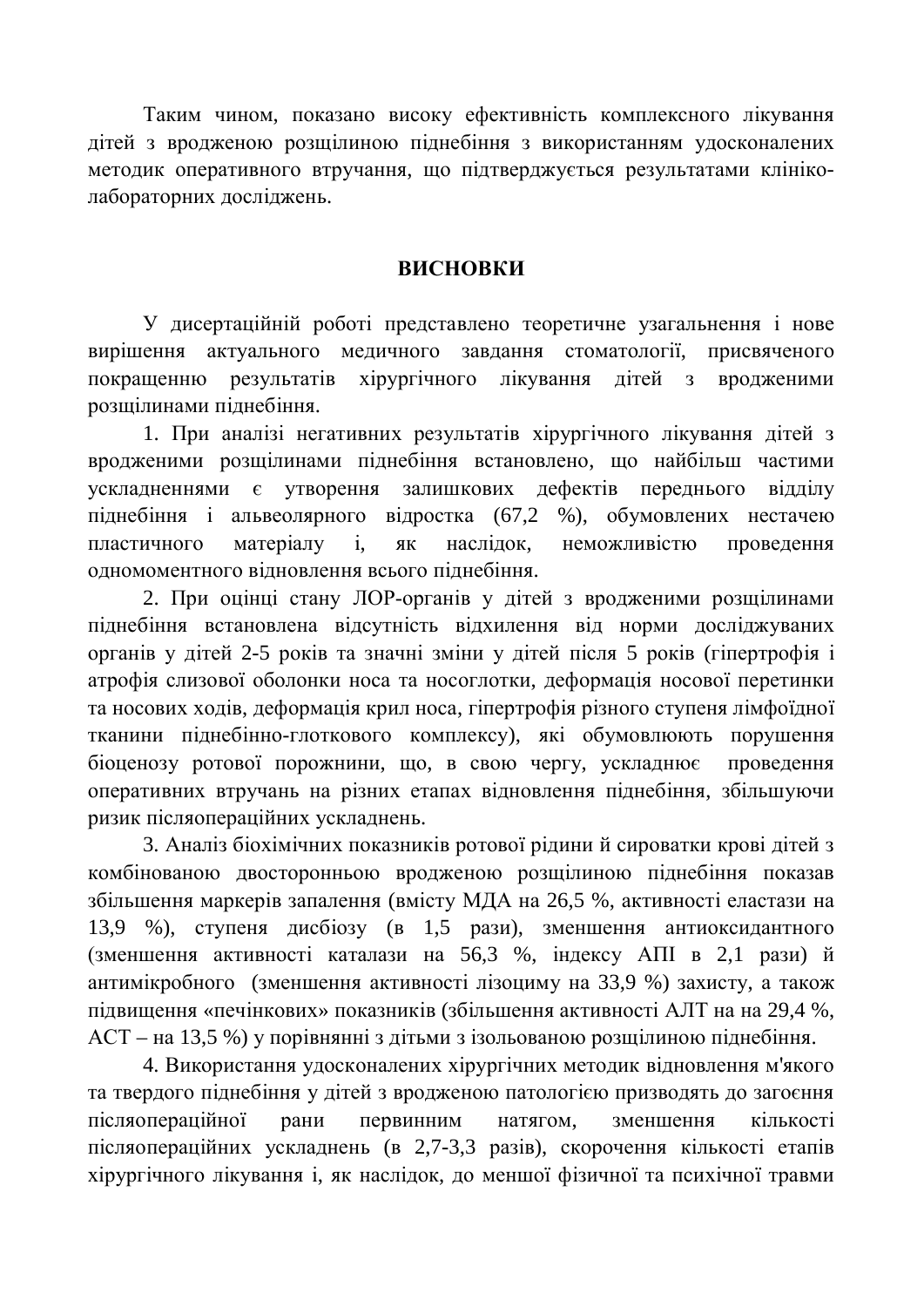для дитини й крашої її реабілітації в післяопераційному періоді.

5. Доведено, що використання в комплексному лікуванні дітей з вродженими розщілинами піднебіння засобу, що містить лізоцим і овомукоїд, сприяє усуненню проявів ПОЛ, запалення і дисбіозу, а також ефективно стимулює антиоксидантний та антимікробний захист в ротовій порожнині дітей в післяопераційному періоді.

## ПРАКТИЧНІ РЕКОМЕНДАЦІЇ

1. При хірургічному лікуванні дітей з вродженою розщілиною губи і піднебіння пластику піднебіння рекомендовано проводити по двоетапній методиці, вейлопластику проводити у віці 1,5-2 років, а пластику твердого піднебіння – у віці 4-5 років.

2. Для визначення оптимальних термінів хірургічного лікування й відповідної консервативної терапії у післяопераційному періоді дітям з вродженою розщілиною губи і піднебіння на етапі діагностики рекомендовано біохмічне дослідження ротової рідини й сироватки крові з оцінкою «печінкових» показників та подальшим призначенням геропротекторів.

3. Для дітей з вродженими вадами рекомендовано включення в базову терапію лізоцимвмісного засобу для нормалізації мікробіоценозу ротової порожнини в післяопераційному періоді.

4. Для усунення вроджених дефектів у дітей рекомендовано застосовування удосконалених хірургічних способів відновлення м'якого та твердого піднебіння.

## СПИСОК ПРАЦЬ, ОПУБЛІКОВАНИХ ЗА ТЕМОЮ ДИСЕРТАЦІЇ

1. Гулюк А. Г. Клінічна характеристика післяопераційних ускладнень загоєння рани після уранопластики у дітей з вродженою розщілиною піднебіння / А. Г. Гулюк, О. І. Демид // Вісник стоматології. – 2014. – № 1. – С. 36-40. Участь здобувача полягає у проведенні клінічних досліджень, аналізі  $ompu$ маних даних, написанні статті.

2. Лемил О. I. Спосіб мобілізації м'яких тканин по межі тверлого та м'якого піднебіння та етапах його реконструкції при вроджених розщілинах м'якого та частково твердого піднебіння / О. І. Демид // Вісник стоматології. –  $2016. - N_2 1. - C. 27-10.$ 

3. Демид О. I. Поетапне відновлення твердого та м'якого піднебіння з використанням васкуляризованих слизово-окістних клаптів / О. І. Лемил. В. Г. Крикляс, Л. Б. Коган // Вісник стоматології. – 2016. – № 2. – С. 40-46. *Участь* здобувача полягає в удосконаленні методики хірургічного лікування, проведенні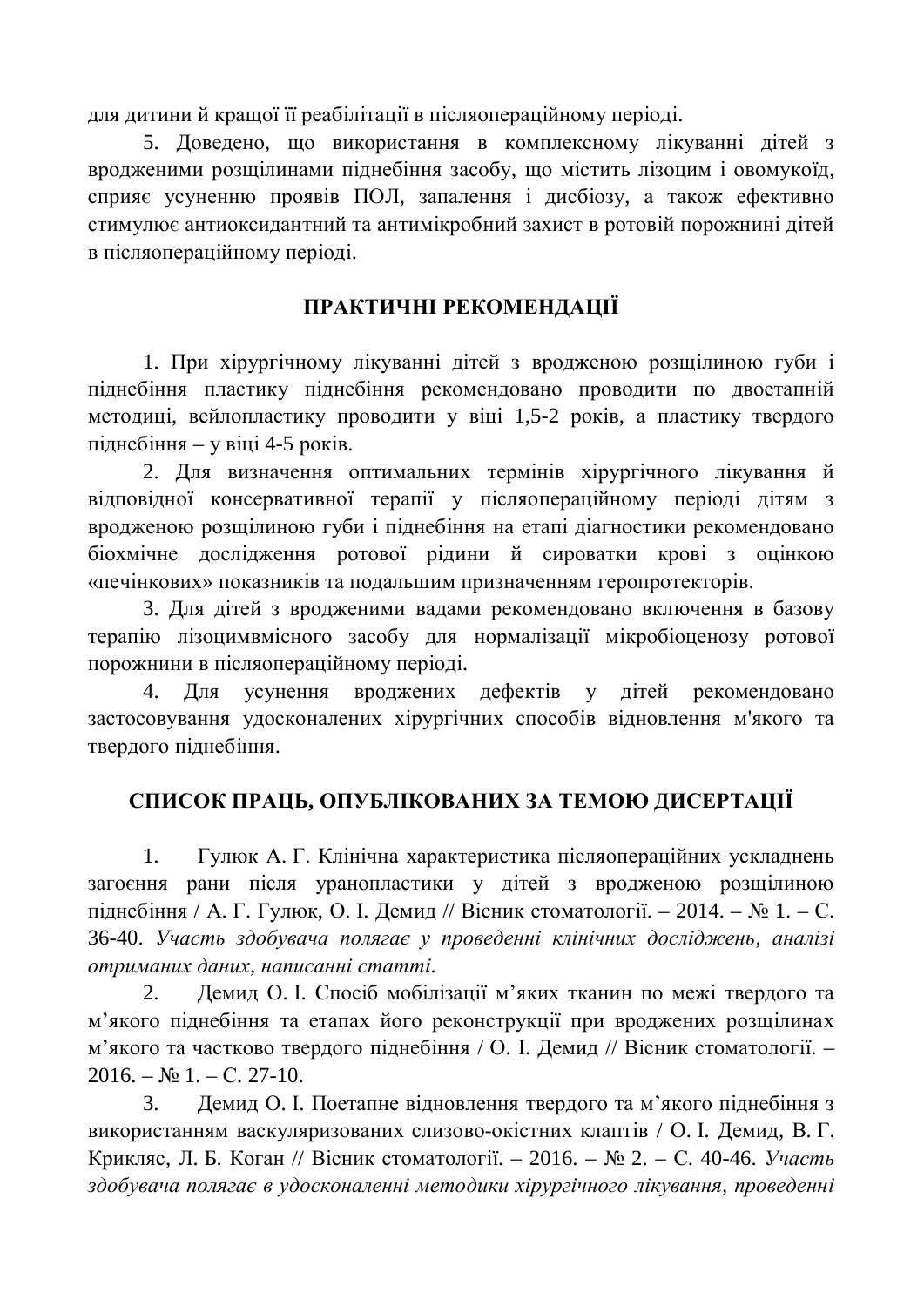клінічних досліджень, аналізі отриманих даних, написанні статті,

4. Демид О. І. Спосіб хірургічного усунення вродженого дефекту м'якого пілнебіння / О. І. Демил // Вісник стоматології. – 2016. – № 3. – С. 43-46.

5. Демид А. И. Биохимические показатели ротовой жидкости у детей с несращением неба / А.И. Демид, О.А. Макаренко, А.С. Тащян // Вестник стоматологии и челюстно-лицевой хирургии (Армения). – 2014. – Том 11, вып. 1-2. – С. 9-11. Участь здобувача полягає у проведенні клінічних досліджень, заборі матеріалу для біохімічних досліджень, аналізі отриманих даних,  $H$ аписанні статті.

6. Патент на корисну модель № 110063, Україна, МПК (2016.01) А61/С 7/00, А61С 11/00. Спосіб лікування вродженої розщілини м'якого та частково (до 5 мм) твердого піднебіння / А.Г. Гулюк, О. І. Демид, В.Г. Крикляс, Л. Б. Коган – № и 2016 02505 ; Заявл. 15.03.2016 ; Опубл. 26.09.2016. – Бюл. № 18. Участь здобувача полягає у розробці формули патенту, поданні заявки, клінічній апробашії.

7. Гулюк А. Г. Медико-соціальна реабілітація дітей з природженою патологією обличчя / А. Г. Гулюк, Л. Б. Коган, О. І. Демид, В. Г. Крикляс, Н. Б. Дмитрієва // Вісник стоматології. – 2015. – № 2. – С. 54-60. Участь здобувача полягає в обстеженні й лікуванні хворих, аналізі отриманих даних, написанні  $c$ *mammi*.

8. Гулюк А. Г. Особенности восстановления функции небноглоточного комплекса у детей, ранее оперированных по поводу врожденных расщелин неба / А. Г. Гулюк, В. Г. Крыкляс, Н. С. Олейник, А. И. Демид // III З'їзд Української асоціації черепно-щелепно-лицевих хірургів, м. Одеса, 17-18 травня 2013 р : тези доп. – Київ, 2013. – С. 197-198. Участь здобувача полягає у проведенні клінічних досліджень, аналізі отриманих даних, написанні тез.

9. Демид О. I. Особливості біоценозу порожнини рота у дітей з різними видами вроджених розщілин піднебіння / О. І. Демид, О. А. Макаренко, А. Е. Тащян, О. В. Долинський // Нові технології в хірургічній стоматології і щелепно-лицевій хірургії : наук.-практ. конф., присв. 100-річчю з дня народження проф. Г.І. Семенченка, м. Одеса, 3-4 квітня 2014 р.: тези доп. – Одеса, «Астропринт», 2014. – С. 156-159. *Участь здобувача полягає* у проведенні клінічних досліджень, заборі матеріалу для біохімічних досліджень, *ɚɧɚɥɿɡɿɨɬɪɢɦɚɧɢɯɞɚɧɢɯ, ɧɚɩɢɫɚɧɧɿɬɟɡ.*

10. Демид О. І. Динаміка показників дисбіозу ротової рідини у дітей з різними видами вроджених розщілин піднебіння / О. І. Демид // Сучасна стоматологія та щелепно-лицева хірургія: міжнарод. наук.-практ. конф., присв. 175-літтю НМУ ім. О.О. Богомольця, 120-літтю з дня народження проф. Фетісова М.В., 90-літтю проф. Бердюка І.В., 20-літтю УАЧЩЛХ, м. Київ,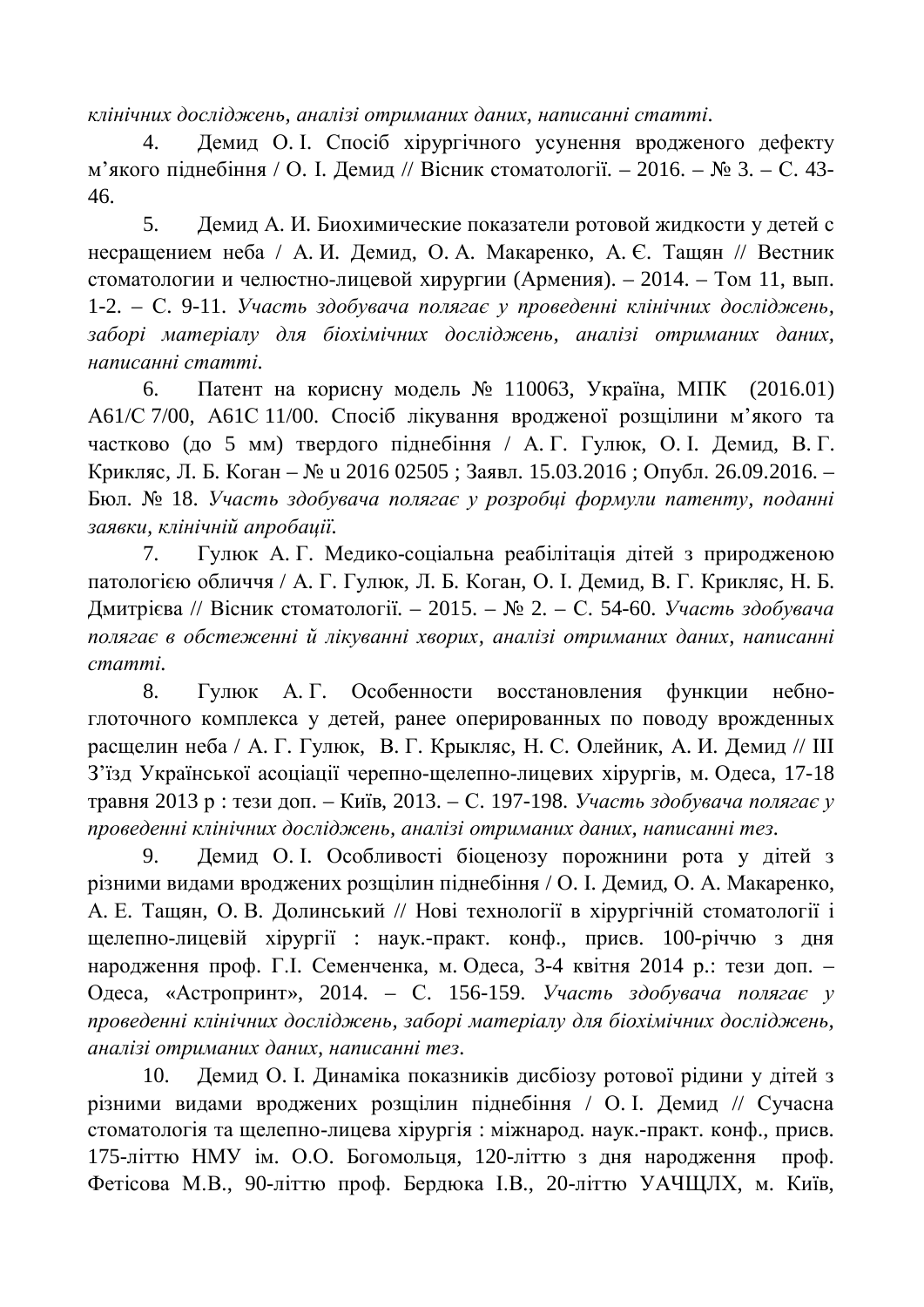13 травня 2016 р.: тези доп. – Київ, 2016. – С. 251-254.

#### **RIIIATOHA**

Демид О.І. Оптимізація методів хірургічного відновлення твердого і **м'якого піднебіння у дітей з вродженими розщілинами**. – На правах рукопису.

Дисертація на здобуття наукового ступеня кандидата медичних наук за спеціальністю  $14.01.22 -$ стоматологія. – Державна установа «Інститут стоматології та щелдепно-лицевої хірургії НАМН України», Одеса, 2017.

Дисертаційна робота присвячена підвищенню ефективності лікування хворих з вродженою розщілиною піднебіння шляхом удосконалення хірургічних методів одно- і двоетапного усунення дефекту й обґрунтування термінів їх застосування.

Показано, що найбільш частими ускладненнями хірургічного лікування дітейз вродженими розщілинами піднебіння є утворення дефектів останнього.

Виявлені значні зміни стану ЛОР-органів у дітей старше 5 років, які викликають порушення біоценозу ротової порожнини і значно ускладнюють проведення оперативних втручань, збільшуючи ризик післяопераційних ускладнень.

Доведена пряма залежність змін біохімічних показників ротової рідини дітей з вродженою розщілиною піднебіння від складності вродженої патології, а також встановлено значні зміни печінкових маркерів в сироватці крові, що обумовлює включення в комплексне лікування гепатопротекторів.

Доповнені наукові уявлення про мікробіоценоз порожнини рота у дітей з вродженою патологією та показано його найбільше порушення у хворих з комбінованою двосторонньою розщілиною піднебіння.

Використання удосконалених методик відновлення піднебіння у дітей з вродженими розщілинами дає можливість скоротити терміни відновлення піднебіння, приводить до кращої реабілітації пацієнта в післяопераційному періоді, пришвидшує адаптацію пацієнта в соціумі.

**Ключові слова: вроджена розшілина твердого і м□якого пілнебіння, літи,** хірургічне лікування, ЛОР-органи, мікробіоценоз порожнини рота.

#### **МЛЛОННА**

Демид А.И. Оптимизация методов хирургического восстановления твердого и мягкого неба у детей с врожденными расщелинами. – На правах рукописи.

Диссертация на соискание ученой степени кандидата медицинских наук по специальности 14.01.22 – стоматология. – Государственное учреждение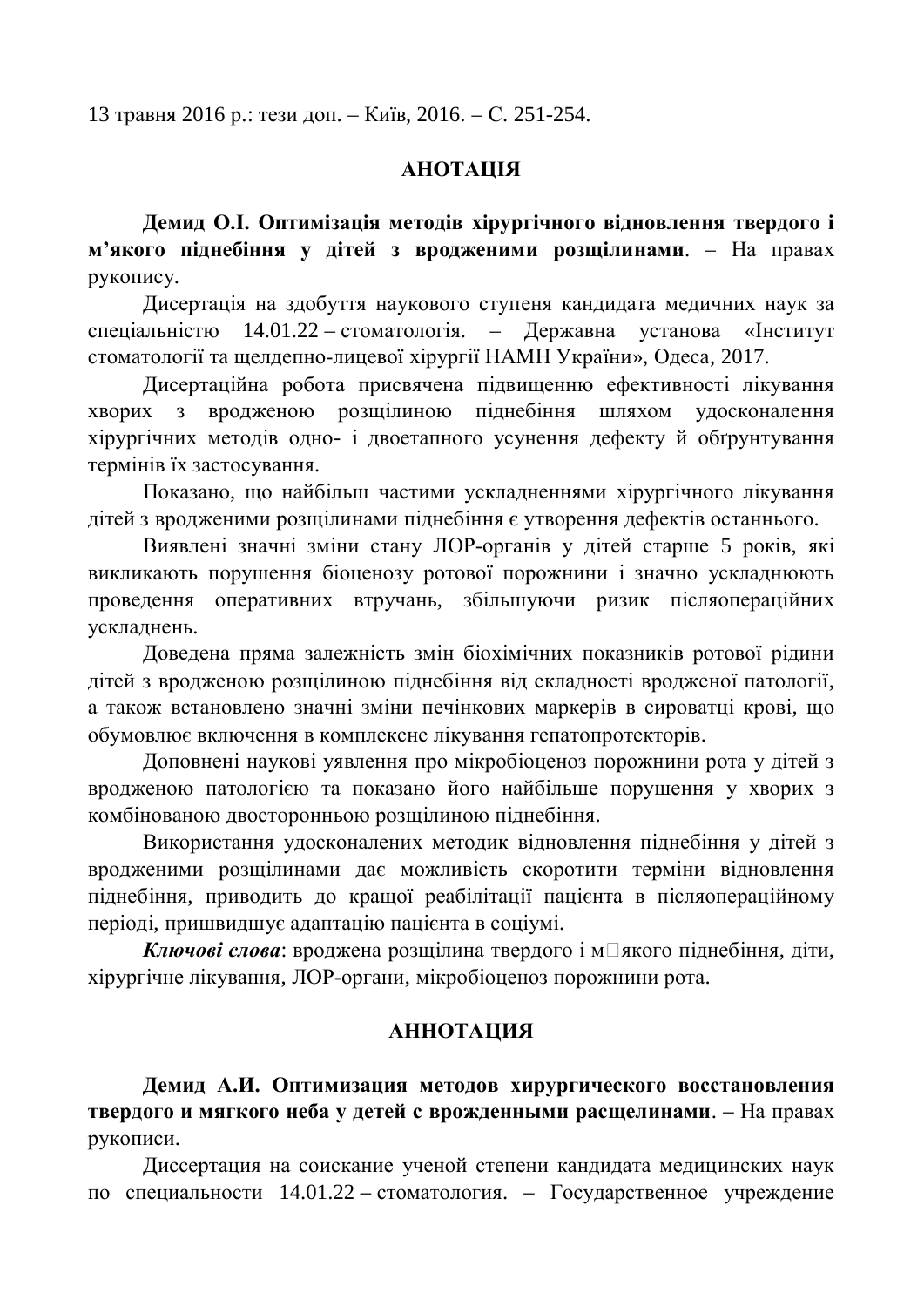«Институт стоматологии и челюстно-лицевой хирургии НАМН Украины», Одесса, 2017.

Диссертация посвящена повышению эффективности лечения больных с врожденной расщелиной неба путем усовершенствования хирургических методов одно- и двухэтапного устранения дефекта и обоснование сроков их применения.

При анализе негативных результатов хирургического лечения детей с врожденными расщелинами неба установлено, что наиболее частыми осложнениями являются образования остаточных дефектов переднего отдела неба и альвеолярного отростка (67,2 %), обусловленных нехваткой пластического материала и, как следствие, невозможностью проведения одномоментного восстановления всего неба.

При оценке состояния ЛОР-органов у детей с врожденными расщелинами неба установлено отсутствие отклонения от нормы исследуемых органов у детей 2-5 лет и значительные изменения у детей после 5 лет (гипертрофия и атрофия слизистой оболочки носа и носоглотки, деформации носовой перегородки и носовых ходов, деформация крыльев носа, гипертрофия разной степени лимфоидной ткани небно-глоточной комплекса), которые обусловливают нарушения биоценоза полости рта, что, в свою очередь, затрудняет проведение оперативных вмешательств на различных этапах восстановления неба, увеличивая риск послеоперационных осложнений.

Анализ биохимических показателей ротовой жидкости и сыворотки крови детей с комбинированной двусторонней врожденной расщелиной неба показал увеличение маркеров воспаления (содержания МДА на 26,5 %, активности эластазы на 13,9 %), степени дисбиоза (в 1,5 раза), уменьшение антиоксидантной (уменьшение активности каталазы на 56,3%, индекса АПИ в 2,1 раза) и антимикробной (уменьшение активности лизоцима на 33,9 %) защиты, а также повышение «печеночных» показателей (увеличение активности АЛТ на 29,4 %, АСТ – на 13,5 %) по сравнению с детьми с изолированной расщелиной неба, что свидетельствует о прямой зависимости тяжести врожденной патологии и биохимических сдвигов и необходимости включения в комплексное лечение гепатопротекторов.

Усовершенствованы хирургические методики восстановления мягкого и твердого неба у детей с врожденной патологией. Показано, что использование модифицированных васкуляризированных слизисто-надкостничных лоскутов при восстановительных операциях у детей с врожденной расщелиной неба обеспечивает мобильность тканей последнего в дефицитной зоне за счет клетчатки сосудисто-нервного пучка большого небного отверстия, в результате чего дефект неба восстанавливается местными тканями с хорошим кровоснабжением, что значительно улучшает течение послеоперационного периода, сокращает сроки заживления раны, значительно снижает риск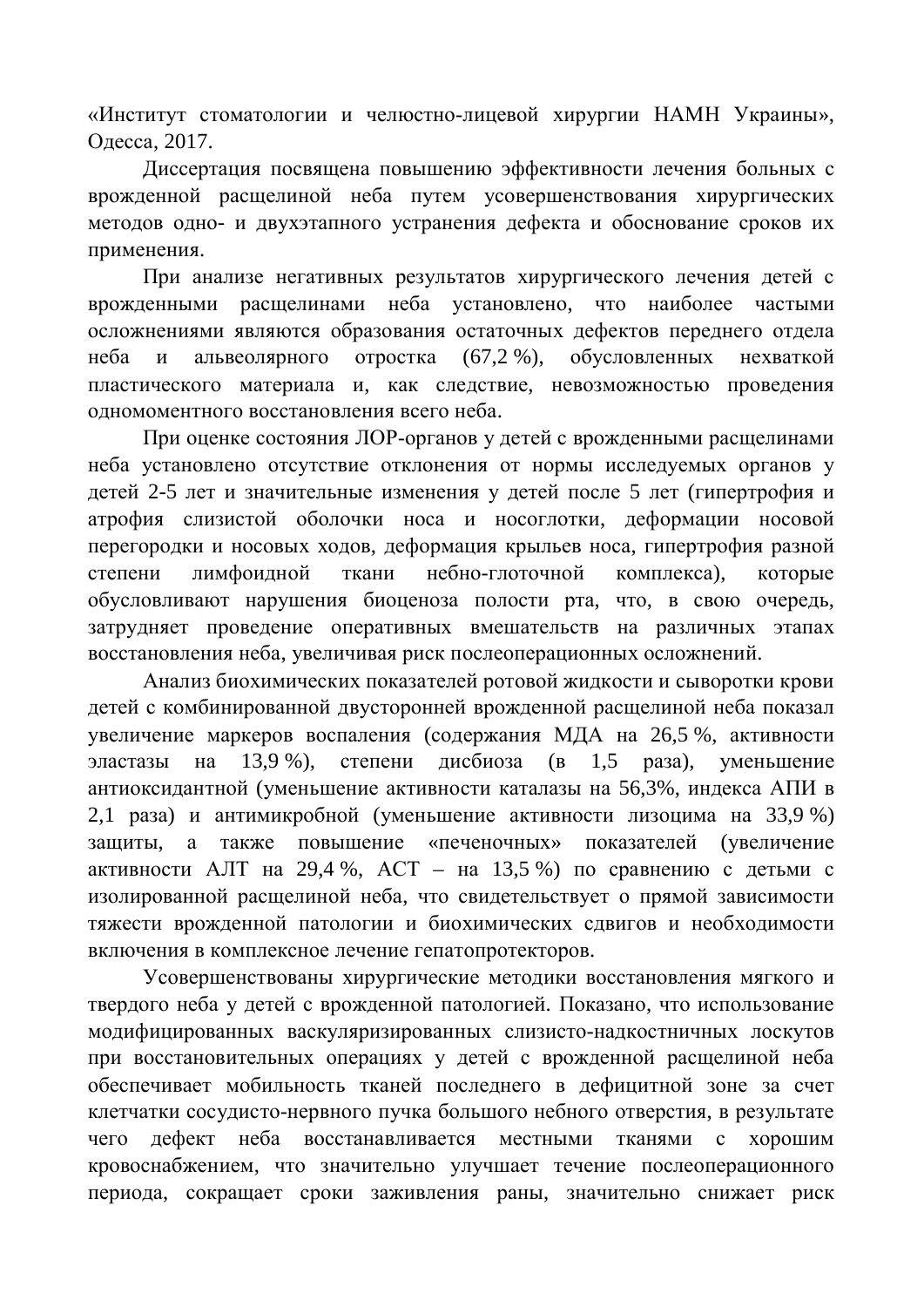послеоперационных осложнений.

Установлено, что использование в комплексном лечении детей с врожденными расщелинами неба лечебно-профилактического средства, содержащего лизоцим и овомукоид, способствует устранению проявлений ПОЛ, воспаление и дисбиоза, а также эффективно стимулирует антиоксидантную и антимикробную защиту в ротовой полости больных в послеоперационном периоде.

Ключевые слова: врожденная расщелина твердого и мягкого неба, дети, хирургическое лечение. ЛОР-органы, микробиоценоз полости рта.

#### **SUMMARY**

**Demyd O.I. Optimization of methods of hard and soft palate repair in children with congenital cleft**. - Manuscript.

 Thesis for scientific degree of candidate of medical sciences on a specialty 14.01.22 – stomatology. – State Establishment «Institute of Stomatology and Maxillofacial Surgery National Academy of Medical Sciences of Ukraine", Odessa, 2017.

Thesis is dedicated to increasing the effectiveness of treatment of patients with congenital cleft palate by improving surgical techniques one- and two-step elimination of the defect and the substantiated timeframe of their application.

It is shown that the most frequent complications of surgical treatment of children with cleft palate is the formation of the palate defects.

Considerable changes in the state of upper respiratory tract in children older than 5 years, which cause disorders biocenosis mouth and greatly complicate the surgery, increasing the risk of postoperative complications.

It proved a direct dependence of changes of biochemical indices of oral liquid children with congenital cleft palate on the complexity of congenital abnormalities, as well as established a significant change in hepatic serum markers, resulting in the inclusion in the comprehensive treatment of hepatoprotectors.

Supplemented microbiocenosis scientific understanding of the oral cavity in children with congenital disorders and demonstrated his considerable disturbances in patients with bilateral cleft palate combined.

Use of improved methods of restoring the palate in children with congenital cleft makes it possible to reduce the timing of the reversal of the palate, leads to a better recovery of the patient in the postoperative period, the patient accelerates the adaptation in society.

*Keywords*: congenital cleft hard and soft palate, children, surgery, ENT-organs, oral microbiocenosis.